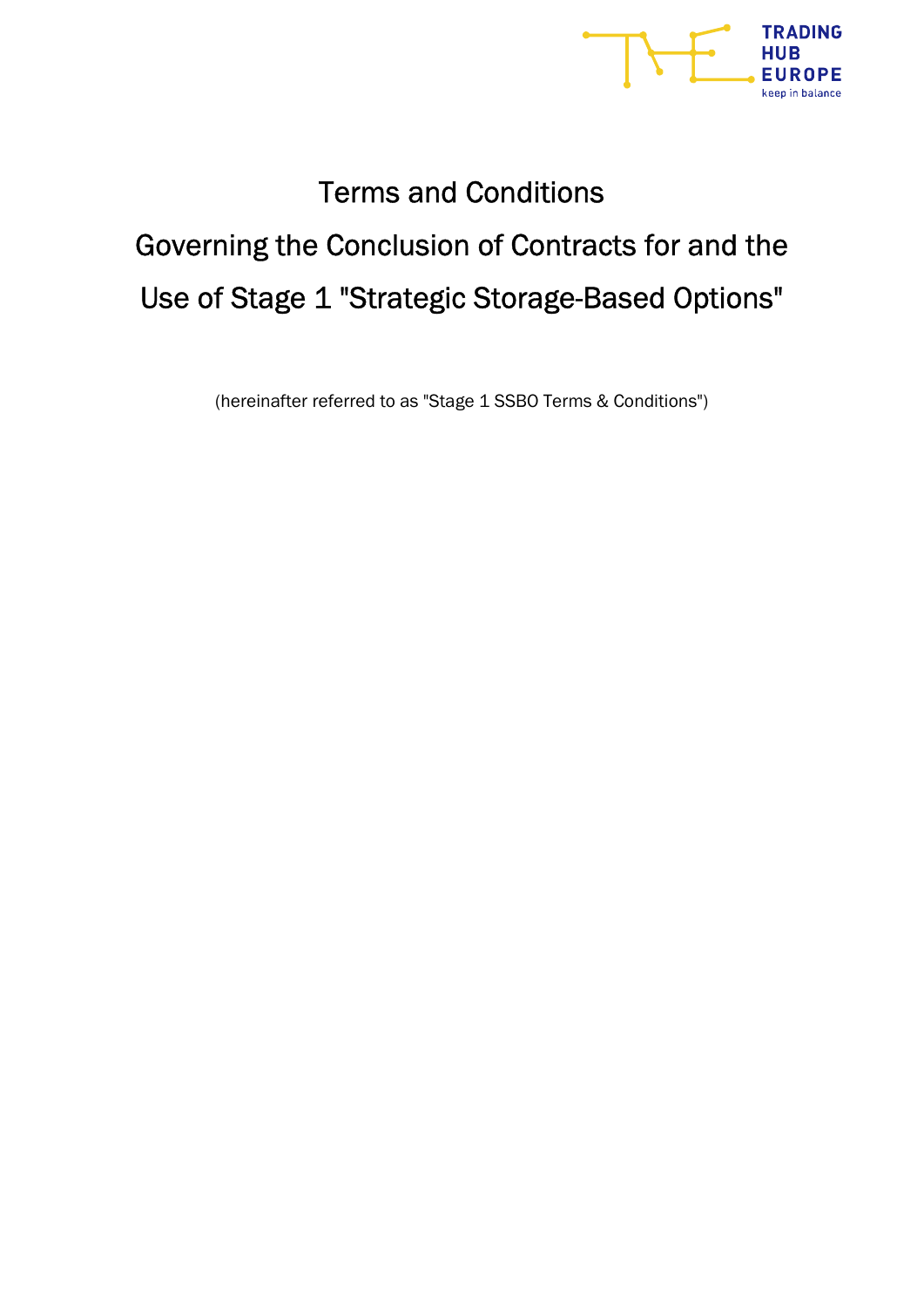

# Table of contents

| $\mathbf 1$    |                                                                                  |  |
|----------------|----------------------------------------------------------------------------------|--|
| $\overline{2}$ | Acknowledgement of the Stage 1 SSBO Terms & Conditions, Relationship to the SSBO |  |
| 3              |                                                                                  |  |
| 4              |                                                                                  |  |
| 5              |                                                                                  |  |
| 6              |                                                                                  |  |
| 7              |                                                                                  |  |
| 8              |                                                                                  |  |
| 9              |                                                                                  |  |
| 10             |                                                                                  |  |
| 11             | Provider's Duty to Prove Compliance with Contractual Obligations  14             |  |
| 12             |                                                                                  |  |
| 13             |                                                                                  |  |
| 14             |                                                                                  |  |
| 15             |                                                                                  |  |
| 16             |                                                                                  |  |
| 17             |                                                                                  |  |
| 18             |                                                                                  |  |
| 19             |                                                                                  |  |
| 20             |                                                                                  |  |
| 21             |                                                                                  |  |
| 22             |                                                                                  |  |
| 23             |                                                                                  |  |
| 24             |                                                                                  |  |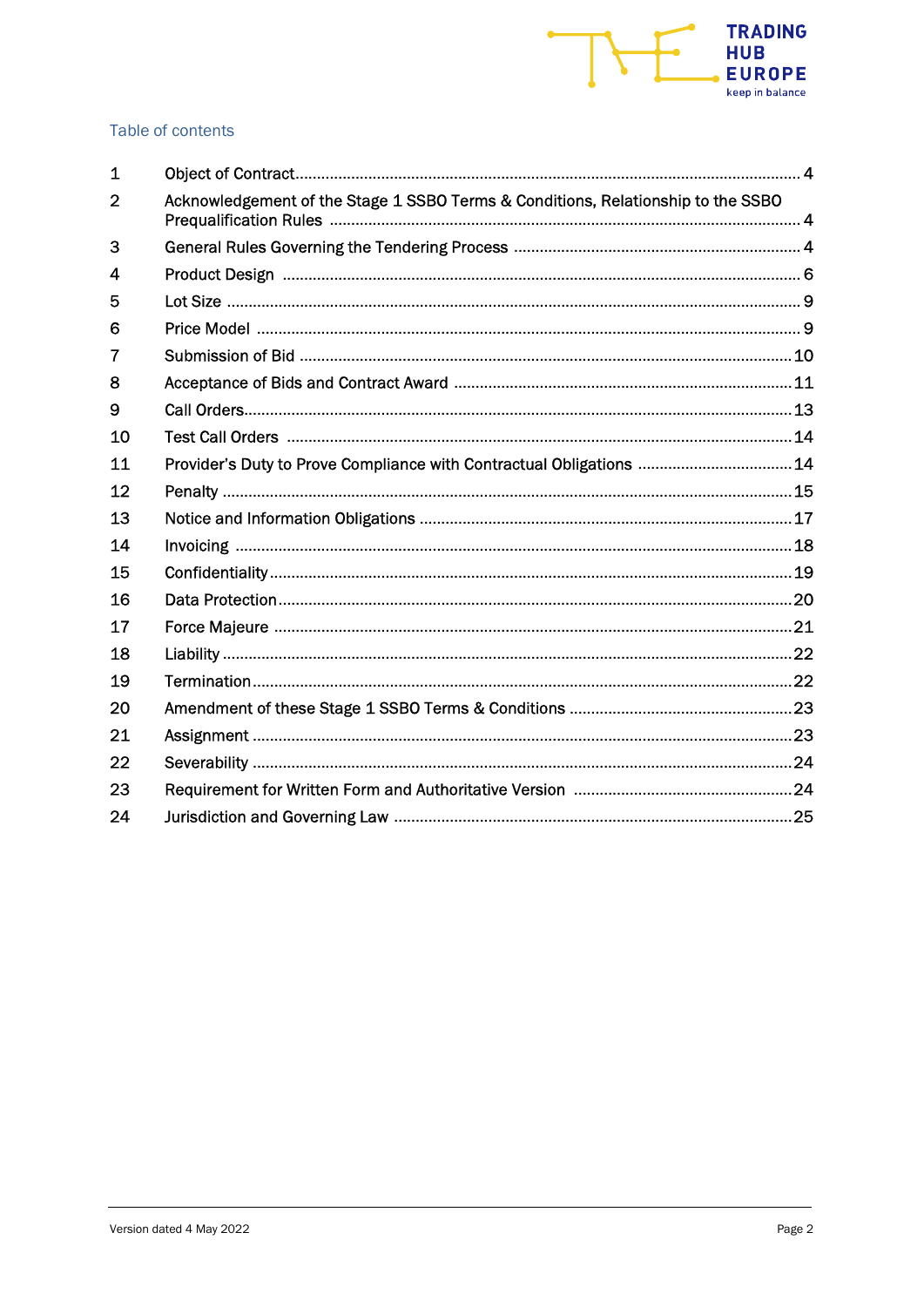

#### Preamble

Section 35a of the German Energy Industry Act (Gesetz über die Elektrizitäts- und Gasversorgung - EnWG) requires the market area manager (hereinafter referred to as "MAM") to cooperate in ensuring security of supply and to take further measures, especially with a view to achieving certain storage levels at the gas storage facilities located in its market area.

Section 35b (1) of the German Energy Industry Act requires the operators of gas storage facilities to ensure specific gas storage levels in the period from 1 October of a calendar year to 1 February of the following year by making appropriate contractual arrangements. Pursuant to Section 35c (1) of the German Energy Industry Act ("Stage 1"), the MAM shall, following the approval from the Federal Ministry of Economics and Climate Protection (BMWK) and in agreement with the Federal Network Agency (BNetzA), procure strategic options for the provision of gas as appropriate to ensure that the gas storage levels pursuant to Section 35b are achieved as part of market-based, transparent and nondiscriminatory public tender procedures so as to ensure security of supply. If the gas quantities injected into storage by the users of a gas storage facility and the tenders pursuant to section 35c(1) are not sufficient to achieve the gas storage levels pursuant to section 35b, the MAM may conduct additional tenders pursuant to section 35c(2) ("Stage 2").

Against this background, the MAM concludes contracts for products of the "Strategic Storage-Based Options" type ("SSBO Products"). Each balancing group manager in the MAM's market area who has accepted the "Prequalification Rules for Participation in Tenders for SSBO Products and Terms of Use for the Bidding Platform of Trading Hub Europe GmbH" ("SSBO Prequalification Rules") with its application and has successfully completed the prequalification procedure (hereinafter referred to as "Provider") may participate in the MAM's tender for Stage 1 SSBO Products. The Stage 1 SSBO Product serves the purpose of ensuring security of supply in the winter months and is intended to support efforts to reach the aforementioned storage levels. All contracts to be entered into with market participants offering to supply or receive the gas required for this purpose shall be governed by the terms and conditions set out herein.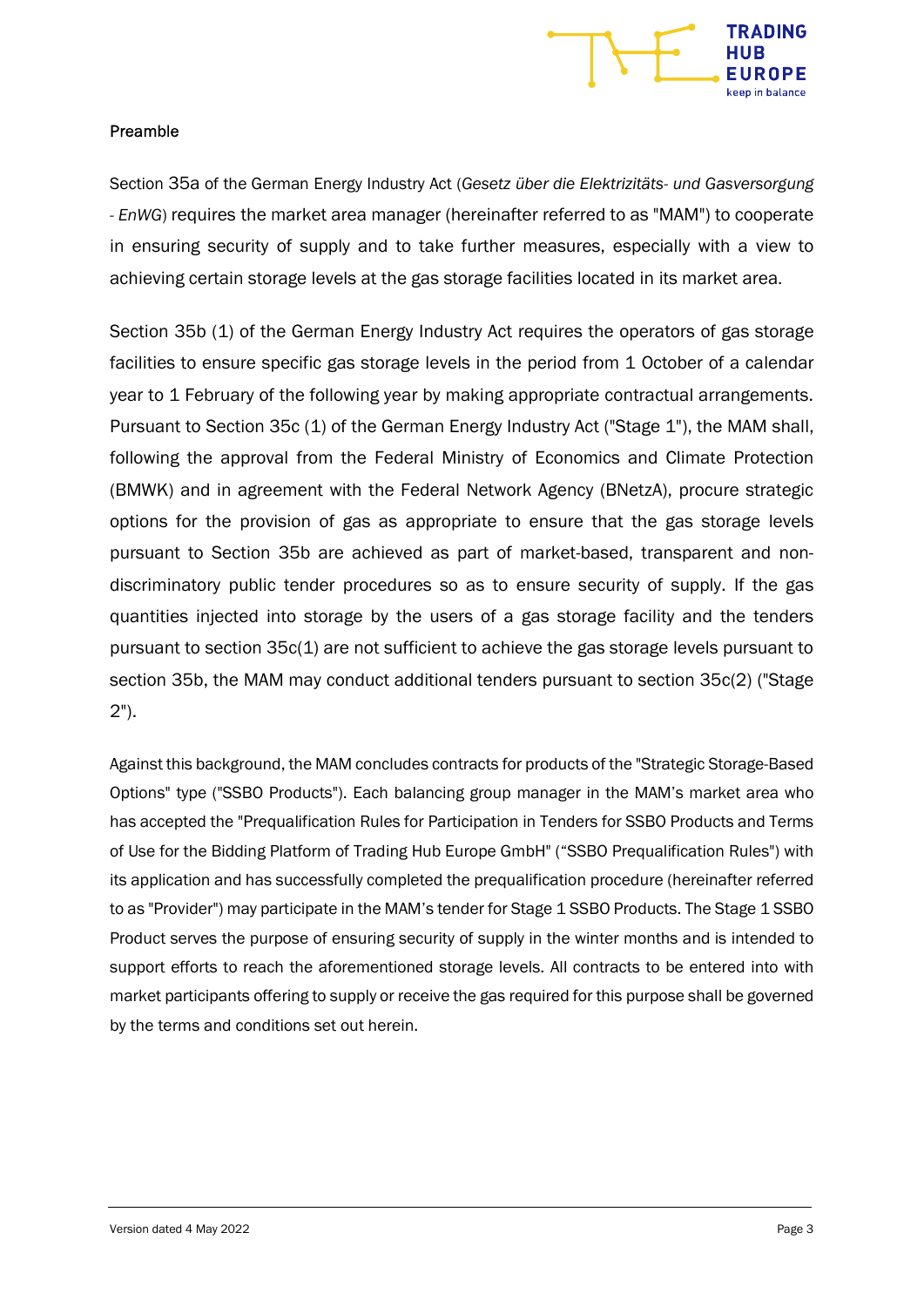

#### 1 Object of Contract

- (1) The Stage 1 SSBO Terms and Conditions set out herein provide the contractual framework for all individual Stage 1 SSBO Product Contracts to be entered into by the MAM and the Provider in relation to measures pursuant to Section 35c (1) of the EnWG. Stage 1 and Stage 2 SSBO products are hereinafter collectively referred to as "SSBO Products".
- (2) Stage 1 SSBO Products are long-term products designed to ensure security of supply while maintaining certain storage levels. For this purpose, the MAM shall enter into a contract with the Provider for a certain quantity of gas, which the Provider shall store in a storage facility in accordance with the provision set out hereinbelow and shall keep part of it available for the MAM to call off at any time. These terms and conditions set out the Provider's specific contractual obligations.

# 2 Acknowledgement of the Stage 1 SSBO Terms & Conditions, Relationship to the SSBO Prequalification Rules

- (1) The Provider agrees to these Stage 1 SSBO Terms & Conditions and, where applicable, other terms and conditions set out in an invitation to tender each time it submits a bid for a Stage 1 SSBO Product by ticking the "I accept the SSBO Terms and Conditions" box provided for this purpose in the bidding screen of the MAM's Bidding Platform1. The aforementioned contractual terms and conditions, as amended are available on the MAM website2.
- (2) Full and unconditional acceptance of the Terms & Conditions pursuant to section 2 (1) shall be a prerequisite for participation in the tendering process for Stage 1 SSBO Products.
- (3) In the event of any discrepancy between these Stage 1 SSBO Terms & Conditions and the SSBO Prequalification Rules the provisions set out in the Stage 1 SSBO Terms & Conditions shall prevail.

# 3 General Rules Governing the Tendering Process

(1) The contracts for the SSBO Products governed by the Stage 1 SSBO Terms & Conditions shall be concluded via a tendering process. According to Section 35c (1) of the EnWG, the procurement of Stage 1 SSBO Products is subject to approval by the Federal Ministry for

<sup>1</sup> also referred to as Balancing Services Portal, (https://www.tradinghub.eu/en-gb/Portals/BSP) 2 www.tradinghub.eu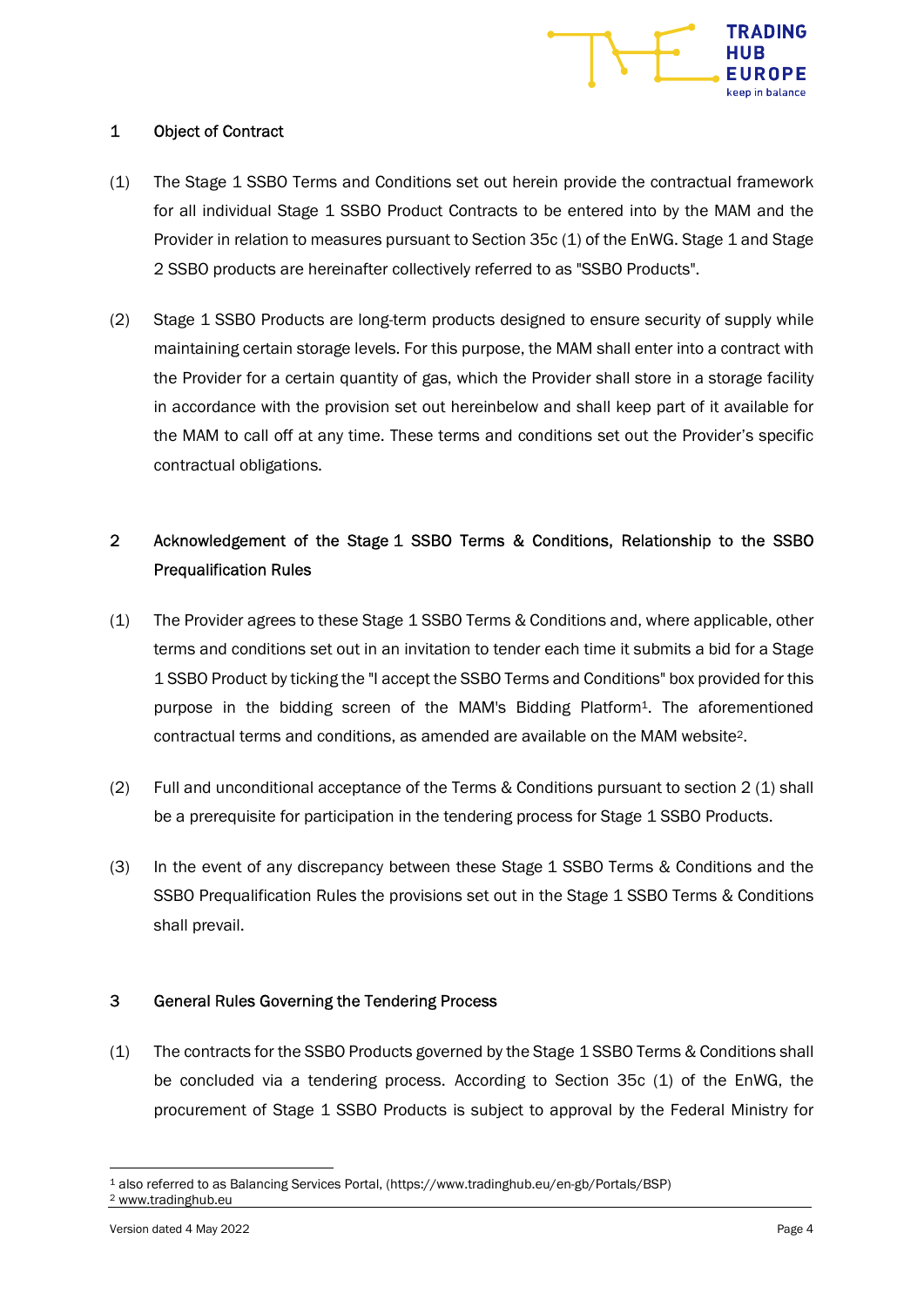

Economic Affairs and Climate Action (BMWK) in agreement with the Federal Network Agency (BNetzA).

- (2) Invitations to tender for Stage 1 SSBO Products shall be issued by the MAM across Germany (hereinafter referred to as "market area tender") or for storage zones (hereinafter referred to as "zone-specific tender") or for specific storage facilities (hereinafter referred to as "storagespecific tender"). The MAM will publish the specific type of the tender in each case with the announcement of the specific tender. An overview of the relevant storage facilities located in Germany and their allocation to the storage zones is provided on the MAM's website.3 When the Provider submits its offer in accordance with section 7, it shall name the storage facility it offers as a delivery point.
- (3) The subject matter of the tendering process is the conclusion of individual contracts for the tendered Stage 1 SSBO Product between the Provider and the MAM. The individual contract (hereinafter referred to as "Stage 1 SSBO Product Contract") consists of all bids submitted in response to a specific invitation to tender in each case for the same storage facility and accepted by the MAM, the terms and conditions of the invitation to tender and these Stage 1 SSBO Terms and Conditions.
- (4) Invitations to tender for Stage 1 SSBO Products are published on the MAM's website and conducted via the MAM's Bidding Platform. The Provider is invited to submit bids for the Stage 1 SSBO Product described in the invitation to tender and these Stage 1 SSBO Terms and Conditions, and, if a Stage 1 SSBO Product Contract is concluded with the MAM upon acceptance of the bids summarised in accordance with section 3 (3) hereinabove, shall be obliged to perform the relevant services in accordance with these Stage 1 SSBO Terms and Conditions.
- (5) The contract period, i.e. the period in which the Provider must ensure performance of the Stage 1 SSBO Product Contract, shall commence at 6:00 a.m. on 1 October of the year specified in the invitation to tender (at the beginning of the 1 October gas day) and shall end at 6:00 a.m. on 1 February of the following year (following the end of the 31 January gas day).
- (6) The bidding period ("Bidding Period"), i.e. the period during which the Provider may submit bids for a tendered Stage 1 SSBO Product, shall be at least ten (10) business days<sup>4</sup>. The Bidding Period applicable to a tender shall be announced in advance by the MAM on its

<sup>3</sup> The document will be made available in the download centre of the MAM's website under "Terms & Conditions for SSBO" together with the other contracts and documents.

<sup>4</sup> For the purposes of these Stage 1 SSBO Terms and Conditions, a "business day" means any day from Monday to Friday with the exception of public holidays as well as 24 December and 31 December; in this context any public holiday observed in any German federal state is regarded as a public holiday.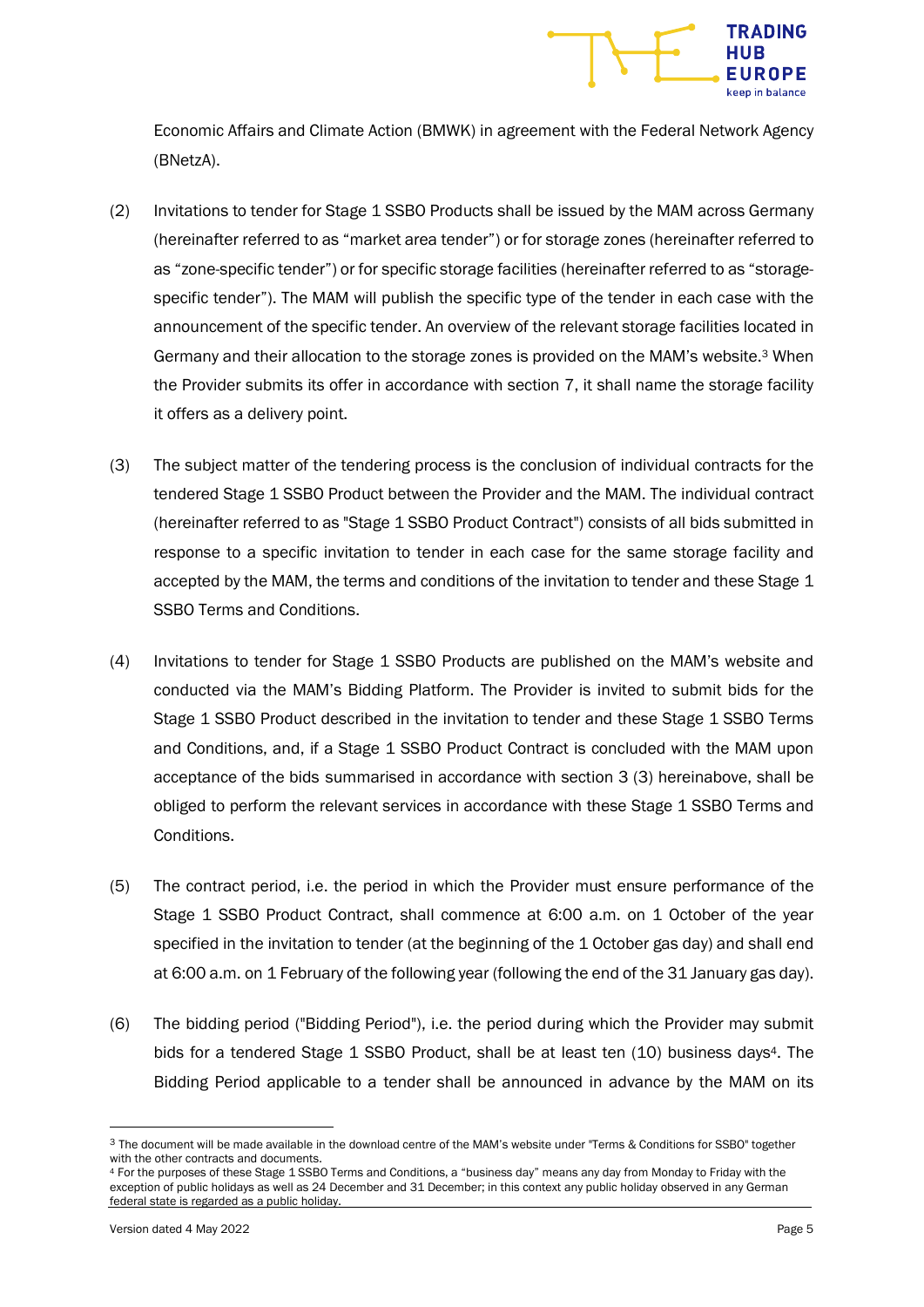

website.

(7) The MAM may, in justified exceptional cases and in derogation of section 3 (6), issue an invitation to tender without adhering to the aforementioned notice period. A justified exceptional case shall be deemed to exit in particular if the MAM identifies a demand for a Stage 1 SSBO Product which cannot be met or can no longer be met if the notice period set out in section 3 (6) above is observed, or if an identified demand could not be met or not be met in full by a previous invitation to tender. In all other respects, the provisions of these Stage 1 SSBO Terms & Conditions shall apply mutatis mutandis to any invitation to tender which does not observe the aforementioned notice period.

#### 4 Product Design

- (1) Contracts for Stage 1 SSBO Products concluded between the MAM and a Provider as part of measures pursuant to Section 35c (1) of the EnWG contain a number of components described in more detail hereinbelow:
	- Injection into storage or keeping in storage the contractually agreed gas quantities at a specific storage facility (also referred to as "Contracted Storage Quantity") in accordance with the more detailed provisions set out in section 4 (2)
	- Provision of a certain percentage of said storage quantities (also referred to as "Call-off" Quantity") and ensuring the availability thereof for call orders issued by the MAM at any time in accordance with the more detailed provisions set out in section 4 (3)
- (2) The Provider shall inject into storage and/or keep in storage the Contracted Storage Quantity in such a way that the following percentages of the Contracted Storage Quantity are stored in the contracted storage facility at the times defined hereinbelow in relation to the start of the respective gas day. Whether or not this storage quantity was already in the contracted storage facility at the time the contract was concluded shall be irrelevant for the performance of the contract.
	- (a) On 1 October at least 90 % of the Contracted Storage Quantity shall be stored in the contracted storage facility.
	- (b) On 1 November 100 % of the Contracted Storage Quantity shall be stored in the contracted storage facility.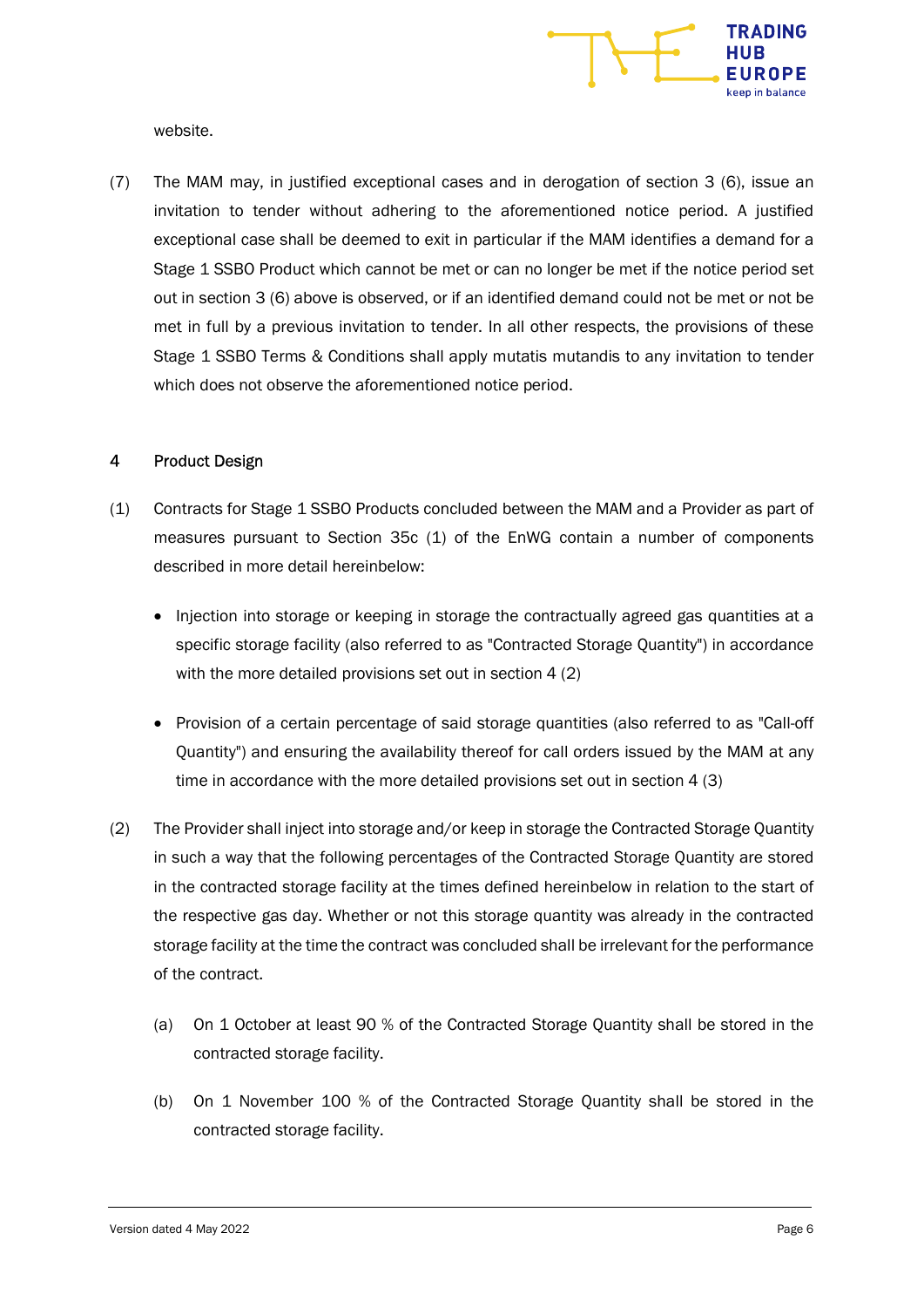

- (c) On 1 February<sup>5</sup> at least 45 % of the Contracted Storage Quantity shall be stored in the contracted storage facility.
- (d) At any time during the contract period, at least the Call-off Quantity detailed in paragraph (3) shall be stored in the contracted storage facility.

If the MAM has previously issued a call order pursuant to section 9 to the Provider for the contracted storage facility, the aforementioned percentages shall be reduced by the relevant share for all cut-off dates following the call order. In the case of lit. (d) above, the Call-off Quantity to be secured at any time shall be reduced accordingly for the whole of the remaining contract period.

The Provider shall be responsible for ensuring that it can procure and inject into storage the gas quantities required to achieve the relevant Contracted Storage Quantities as defined above. Gas storage shall require, in particular, booking the relevant storage capacities (fixed working gas quantities as required including the relevant injection rates) as well as exit capacities needed for taking the gas from the network of the relevant network operator at the relevant connection point to the contracted storage facility, which the Provider has to ensure. Both the injection rate and the exit capacity may in principle also be booked on an interruptible basis. In this case, however, the Provider must also ensure that the above requirements can be met. The Provider shall bear the risk of interruption.

(3) For the Stage 1 SSBO Product, the Provider shall make 20% of its Contracted Storage Quantity available as a Call-off Quantity, which may be called by the MAM during the contract period in accordance with section 9. For the Call-off Quantities, the Provider shall ensure that, in the event of a call order by the MAM in accordance with section 9, it can at any time effect withdrawal from storage in accordance with the call order. Once the entire Call-off Quantity has been called off, the MAM shall not issue any further call orders before the end of the contract period, and the Provider's obligation to secure and make stored gas available with regard to the Call-off Quantity according to paragraph (2) lit. (d) shall cease to apply for the rest of the contract period.

When a call order is issued by the MAM, the Provider shall physically provide the Call-off Quantity in accordance with section 9 by effecting physical entries (EntrySO data series type) at least in the amount of the call made by using appropriate nominations or renominations at a storage connection point to the contracted storage facility for gas withdrawal from the storage facility. The Call-off Quantities shall in each case be provided at a constant hourly

<sup>5</sup> A special characteristic of the specific date 1 February: The 1 February means the end of the gas day 31 January.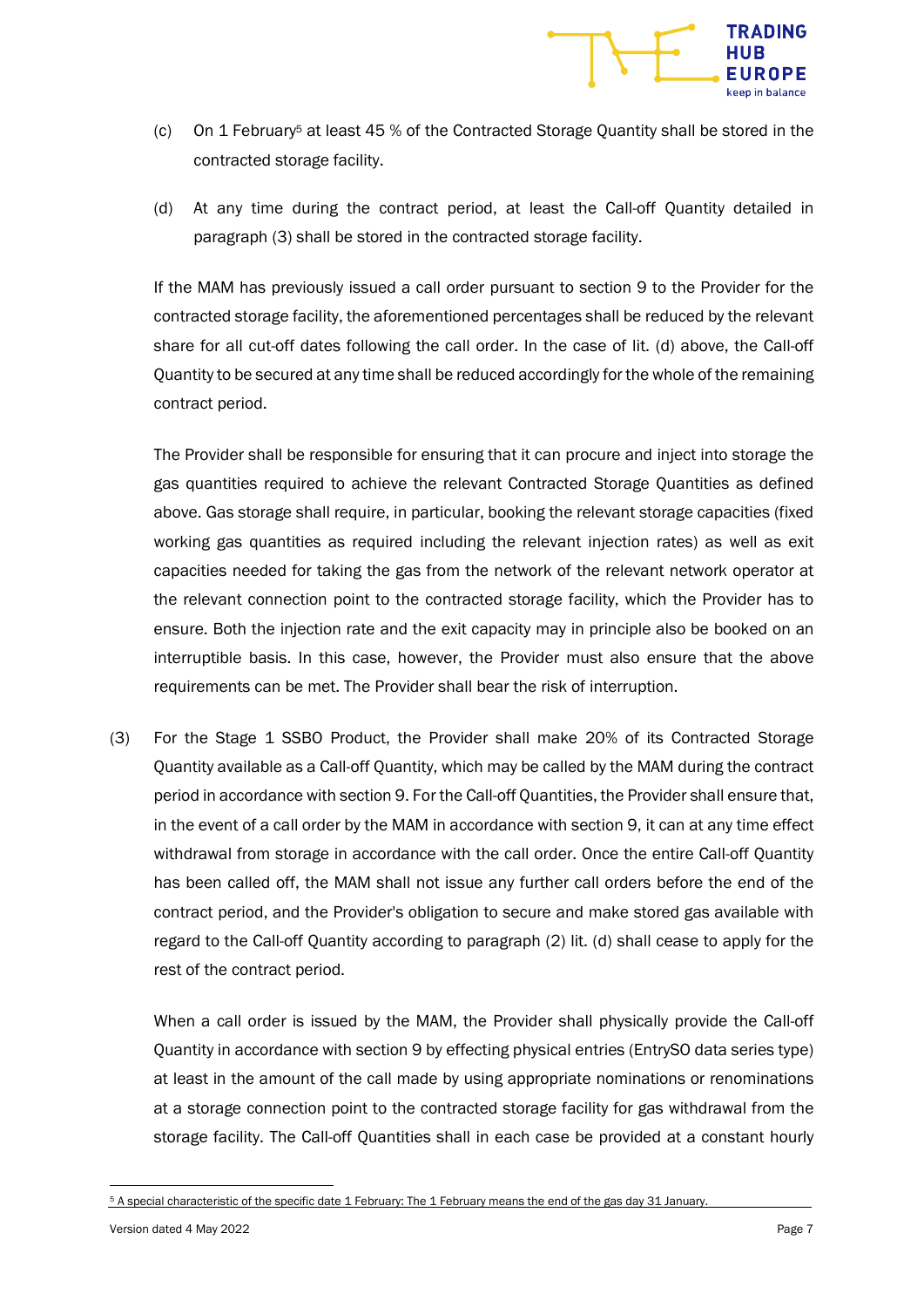

flow rate from the hour defined as the first delivery hour at the time of the call-off ("Call-off Hour") until the end of the relevant gas day (hereinafter referred to as "Call-off Period"), i.e. a maximum of 24 hours per gas day $\epsilon$  and a minimum of one (1) hour per gas day. Contracted Call-off Quantities may be called for each lot at a withdrawal rate of 10 MWh/h. The maximum withdrawal rate at a contracted storage facility that can be called by the MAM under a contract for a Stage 1 SSBO Product is therefore determined by multiplying the number of lots contracted under the respective contract for the Stage 1 SSBO Product by 10 MWh/h. A partial call shall be permissible, whereby the withdrawal rate shall always be a multiple of 10 MWh/h.

If, at the time of the call order, a physical flow rate (EntrySO nominations) has already been set at the contracted storage facility in the amount of the call order for all hours of the call period and if the Provider wants to use said flow rate for the call, the Provider may in this case also balance the quantity called at the virtual trading point (VTP) by the MAM at other entry and exit points within the called gas quality in order to avoid over- or under-supply its balancing group.

For call orders received, the Provider may only use storage connection points to a transmission system allocated to the German market area that are shown in the list pursuant to section 3 (2).

The Provider is aware that compliance with the aforementioned obligations requires a corresponding withdrawal rate at the relevant storage facility as well as entry capacities for transferring gas into the network of the relevant network operator at the relevant storage connection point, which the Provider shall ensure. As a rule, the Provider may also draw on Products which cannot be used permanently on a firm basis for its bookings. In this case, however, the Provider shall also ensure that the above requirements can be met. The Provider shall not bear the risk of interruption only if, in the event of an interruption, it proves to the MAM that it was unable to book permanent firm capacity at the time of the booking and has chosen the next best product. Appropriate proof shall be provided as and when requested by the MAM. The Provider shall bear the risk of interruption if it fails to provide such evidence.

(4) If the Provider culpably breaches its obligations hereunder, section 12 shall apply. In this case, the MAM may also issue a warning to the Provider. If the Provider breaches its obligations hereunder again after having received such warning from the MAM, the MAM may bar the Provider from participating in the next SSBO tenders. Such barring may be imposed

<sup>&</sup>lt;sup>6</sup> On the day the clocks change there can be a maximum of 25 hours or a maximum of 23 hours.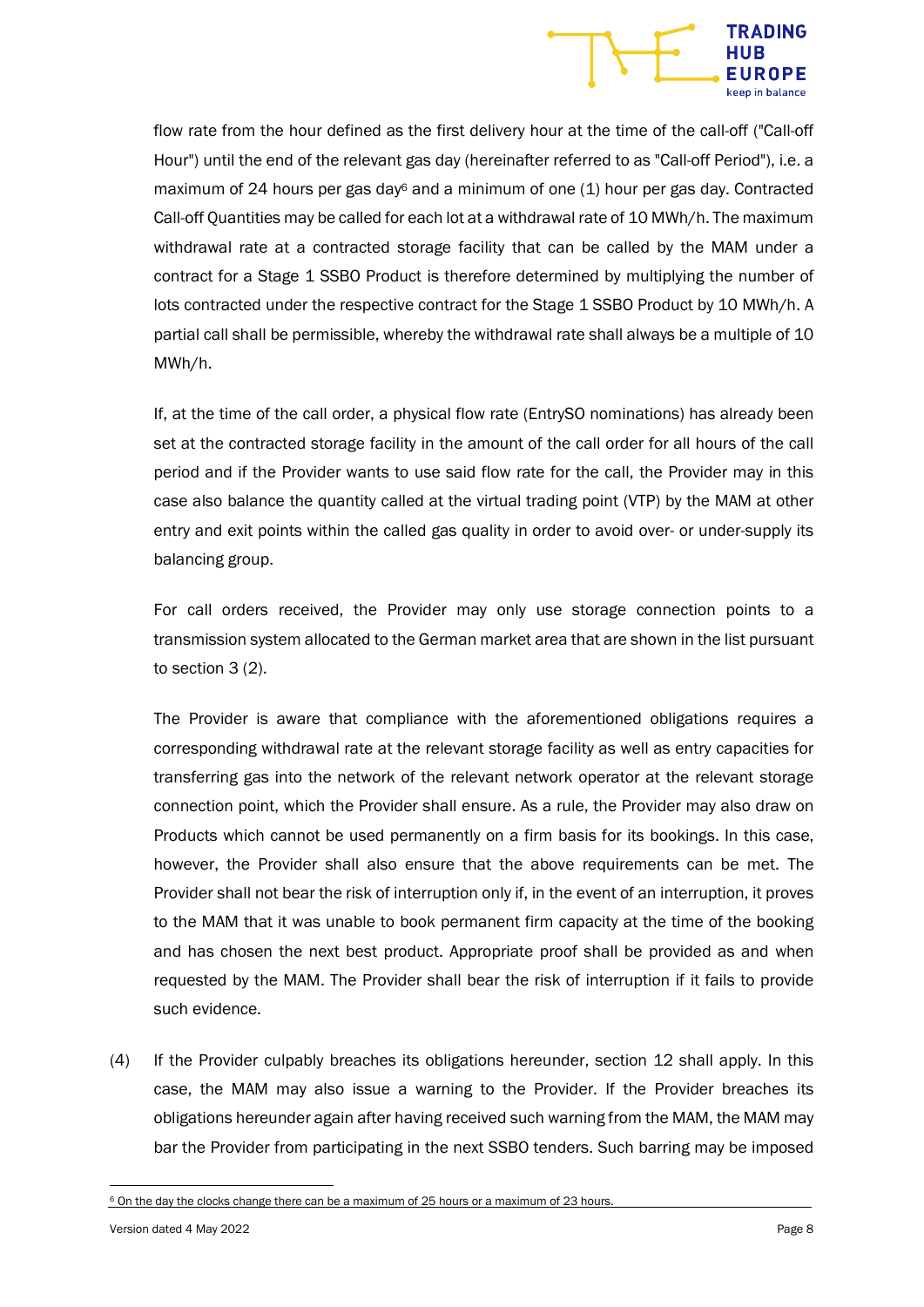

by the MAM after due consideration of the individual case for up to twelve (12) months from receipt of the written notice from the MAM. The foregoing shall be without prejudice to section 6 of the SSBO Prequalification Rules.

#### 5 Lot Size

As a rule, bids shall be submitted in lots. The MAM shall specify the applicable lot size for each tender in its invitation to tender.

#### 6 Price Model

- (1) The Provider may charge a price in euros for keeping gas quantities in storage in accordance with section 4 (2) for the duration of the contract period (hereinafter "Service Fee"). The Service Fee shall remain constant for the duration of the contract period. If no Service Fee is specified, the Service Fee charged by the Provider shall be set to zero (0).
- (2) In addition, the Provider may request a capacity charge ("Capacity Charge") in euros for ensuring the availability of the Call-off Quantity at all times in accordance with section 4 (3) for the entire contract period. The Capacity Charge shall remain constant over the contract period and shall be due and payable regardless of whether or not a call order is executed. If no Capacity Charge is specified, the Capacity Charge requested by the Provider shall be set to zero (0).
- (3) The withdrawal of gas quantities by the Provider upon request of the MAM pursuant to section 9 shall be priced with a commodity charge ("Commodity Charge") in euros per MWh. Said commodity charge shall be composed of the Day Ahead (D+1) index price "EEX European Gas Spot Index (EGSI) THE EUR/ MWh"7 formed for the gas day D on which the delivery takes place (on day D of the delivery the Day Ahead/Weekend price for day D+1 is formed, which is then used for the delivery), as well as a premium or discount on the index price in euros per MWh on this index price to be quantified by the supplier (also known as "Commodity Charge Surcharge"). Said Commodity Charge shall only be payable if a call order is issued by the MAM and only in the amount of the quantity called.

<sup>7</sup> The price is currently published by EEX on its website (https://www.powernext.com/spot-market-data) under the heading "Natural gas markets > Spot market data > Day Ahead and Weekend > European Gas Spot Index" for the market area THE in EUR/MWh.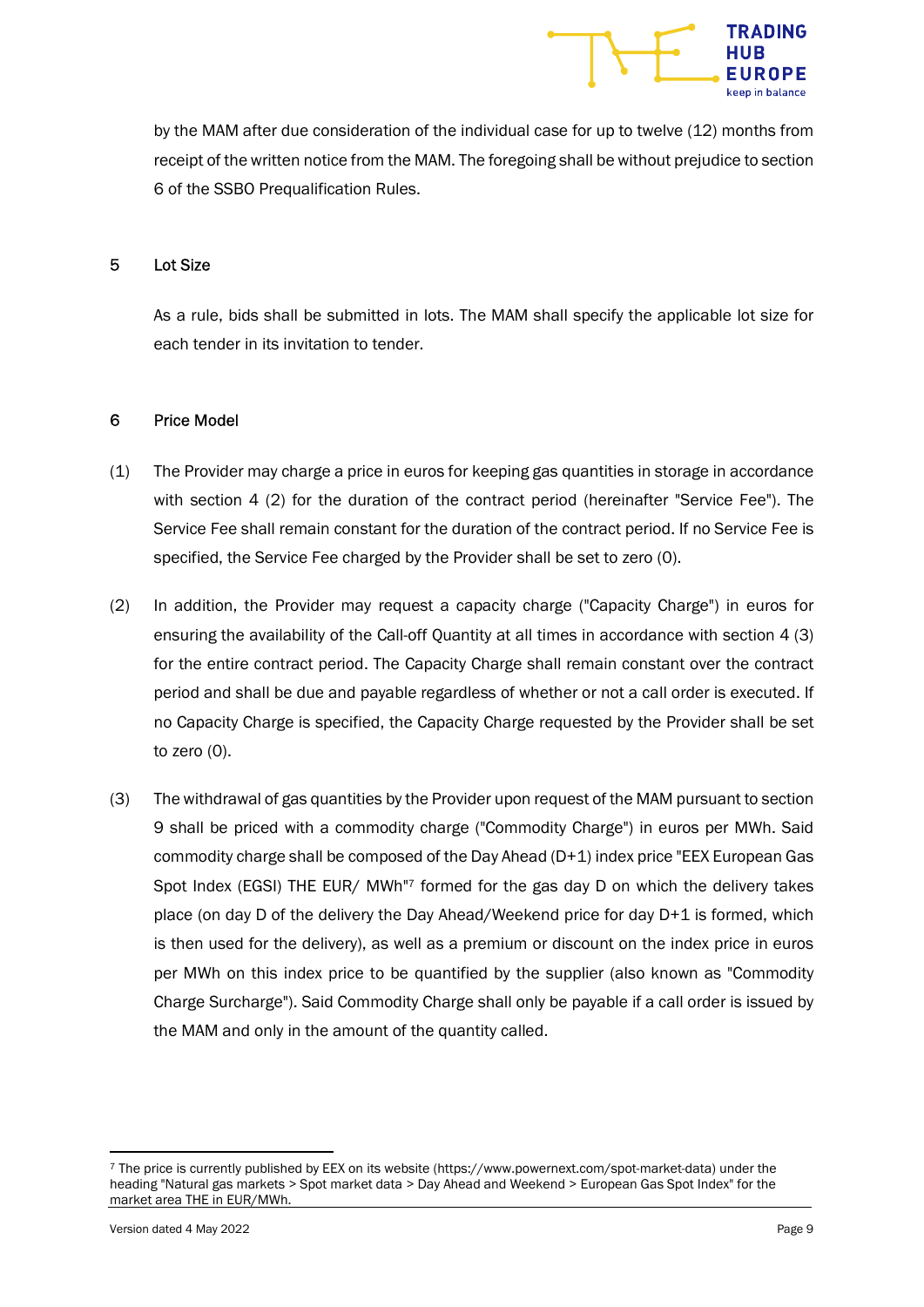

# 7 Submission of Bid

- (1) Bids for a Stage 1 SSBO Product put out to tender shall always be issued via the Bidding Platform.
- (2) The offer shall contain at least the following information:
	- Name of the Provider
	- The designation of the storage facility as the point of delivery
	- The number of lots pursuant to section 5 offered by the Provider at the specific storage facility
	- The Service Fee offered per lot pursuant to section 6 (1)
	- The Capacity Charge offered per lot pursuant to section 6 (2)
	- The Commodity Charge Surcharge pursuant to section 6 (3) offered per lot
	- The balancing group contract number of a balancing group contract of the Provider for the gas quality of the storage facility to which the offer refers
- (3) All bids shall be submitted in accordance with the terms of the invitation to tender published by the MAM and shall meet the requirements detailed in these Stage 1 SSBO Terms and Conditions. In addition, all bids must be correct, complete and not be subject to any conditions or reservations. A bid shall be deemed to be complete if it contains all the information to be specified under the provisions set out in the relevant invitation to tender and section 7 (2). The Provider shall be fully and solely responsible for the correctness and completeness of any and all information specified in a bid. Any bid which is not in accordance with the requirements set out in the relevant invitation to tender or the Stage 1 SSBO Terms and Conditions, or which is subject to a condition or reservation, or is incomplete or unclear, shall not be accepted by the MAM.
- (4) The Provider shall be entitled to submit several bids for the tendered Stage 1 SSBO Product as part of a tender. The Provider may also submit several bids for a storage facility, whereby each bid can contain several lots. However, for technical reasons, the total number of bids that may be submitted per tender is limited to 1,000 bids per Provider.
- (5) When a bid is posted on the Bidding Platform, it is given a time stamp of receipt which is subsequently taken into account in the acceptance of bids in accordance with section 8 (2).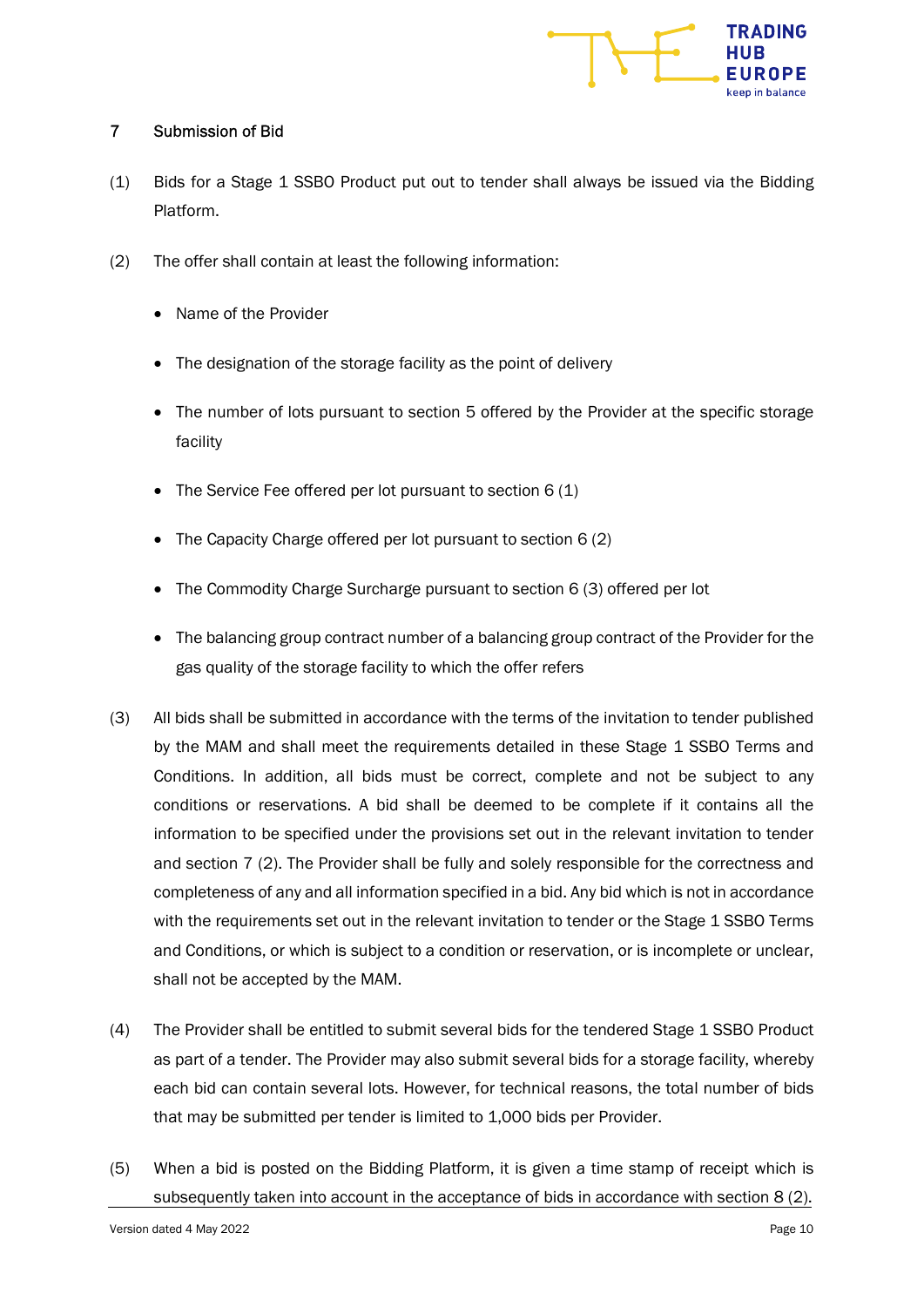

- (6) Bids submitted for a Stage 1 SSBO Product may be amended or withdrawn until the end of the respective bidding period. Any such amendment or withdrawal shall made via the Bidding Platform. In the event of a change, the time stamp of receipt in accordance with section 5 shall also be adjusted to the time of the change. When the bidding period has ended, the bid shall be binding.
- (7) During any period of unavailability of the Bidding Platform, the Provider may submit bids by completing and signing a form and sending it to the e-mail address of the MAM's dispatching centre and may amend or withdraw such bids subject to the conditions set out in paragraph (6) above. Both the email address and the 24/7 hotline of the dispatching centre are published on the MAM's website.
- (8) All costs incurred by the Provider in connection with the submission of its bid shall be borne by the Provider.

#### 8 Acceptance of Bids and Contract Award

- (1) As a rule, all bids shall be examined from a cost efficiency perspective, taking into account the requirements of the relevant tender.
- (2) For this purpose, the bids received put out to tender shall be ranked according to their projected total costs in euros per lot, starting with the lowest-cost bid. If the projected total costs per lot are the same, bids submitted earlier shall be considered before bids submitted later. In case of a market area tender the ranking of the bids will take place without any consideration to the location of the storage facility as the point of delivery according to section 7(2) the Bidder provided. In case of a storage-specific tender the ranking of the bids will always take place for each gas storage facility; this means, that only bids for the specific gas storage facility of the tender will be considered for the acceptance of bids. In case of a zone-specific tender the ranking of the bids will take place for each storage zone accordingly.
- (3) The projected total cost of a tender in euros per lot shall be determined as follows:

 $TC_{\text{tot}} = SF + CAC + LS * CS * OF * COC$ 

where

 $TC_{\text{tot}}$  = Projected total costs of the tender in EUR per lot

SF = Service Fee in euros per lot according to section 6 (1) and/or section 7 (2)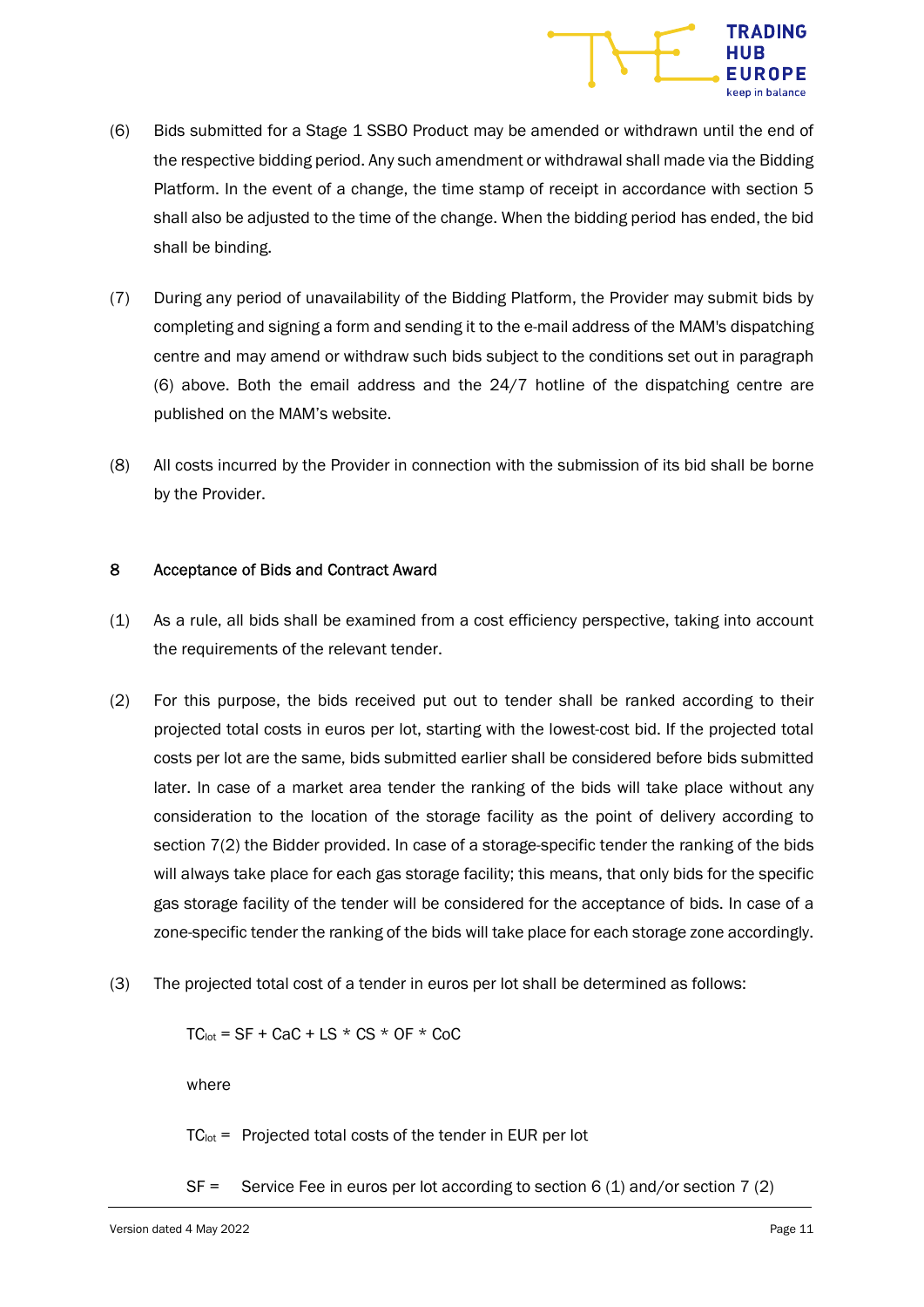

- CaC = Capacity Charge in euros per lot according to section 6 (2) and/or section 7 (2)
- LS = The Contracted Storage Quantity in MWh per lot resulting from the lot size defined by the MAM for the relevant tender pursuant to section 5.
- CS = Call share in percent, i.e. the percentage share of the storage quantity whose availability as a Call-off Quantity for a call by the MAM must be ensured by the Provider pursuant to section 4 (3)
- OF = Occurrence factor in percent; the occurrence factor represents the predicted call-off probability for the contracted Call-off Quantities and is defined by the MAM for each tender on the basis of appropriate assumptions
- $CoCs = Commodity Charge Structure in EUR/MWh according to section 6 (3) and$ section 7 (2); the index price component shall not be taken into account in the calculation
- (4) The MAM shall then accept the most cost-effective bids in each case until the tendered demand has been met in full. If the last offer to be accepted, taking into account the number of lots offered by the Provider, exceeds the MAM's demand, the MAM shall be entitled to accept only the number of lots necessary to meet its requirements.
- (5) Further details and any ancillary conditions governing bid acceptance are set out in the relevant invitation to tender.
- (6) The MAM may deviate from the principles set out herein to the extent necessary to ensure of security of supply.
- (7) In the case of Stage 1 SSBO Products, acceptance by the MAM of a bid made by the Provider shall constitute a contract between the Provider and the MAM for the Stage 1 SSBO Product pursuant to section 3 (3) offered by the Provider for the relevant Contract Period. The MAM shall confirm its acceptance of a bid by e-mail to the Provider. Said e-mail shall contain the exact reference numbers of all of the Provider's bids that have been accepted by the MAM. The Provider shall acknowledge receipt of each such email immediately by sending a confirmation email to the MAM's sender address. This confirmation is required for verification purposes only and does not affect the validity of the relevant contract. Providers whose bids have not been accepted by the MAM shall also receive notice by email informing them of the bids that have not been accepted. Providers shall not be required to confirm receipt of any such email by the MAM.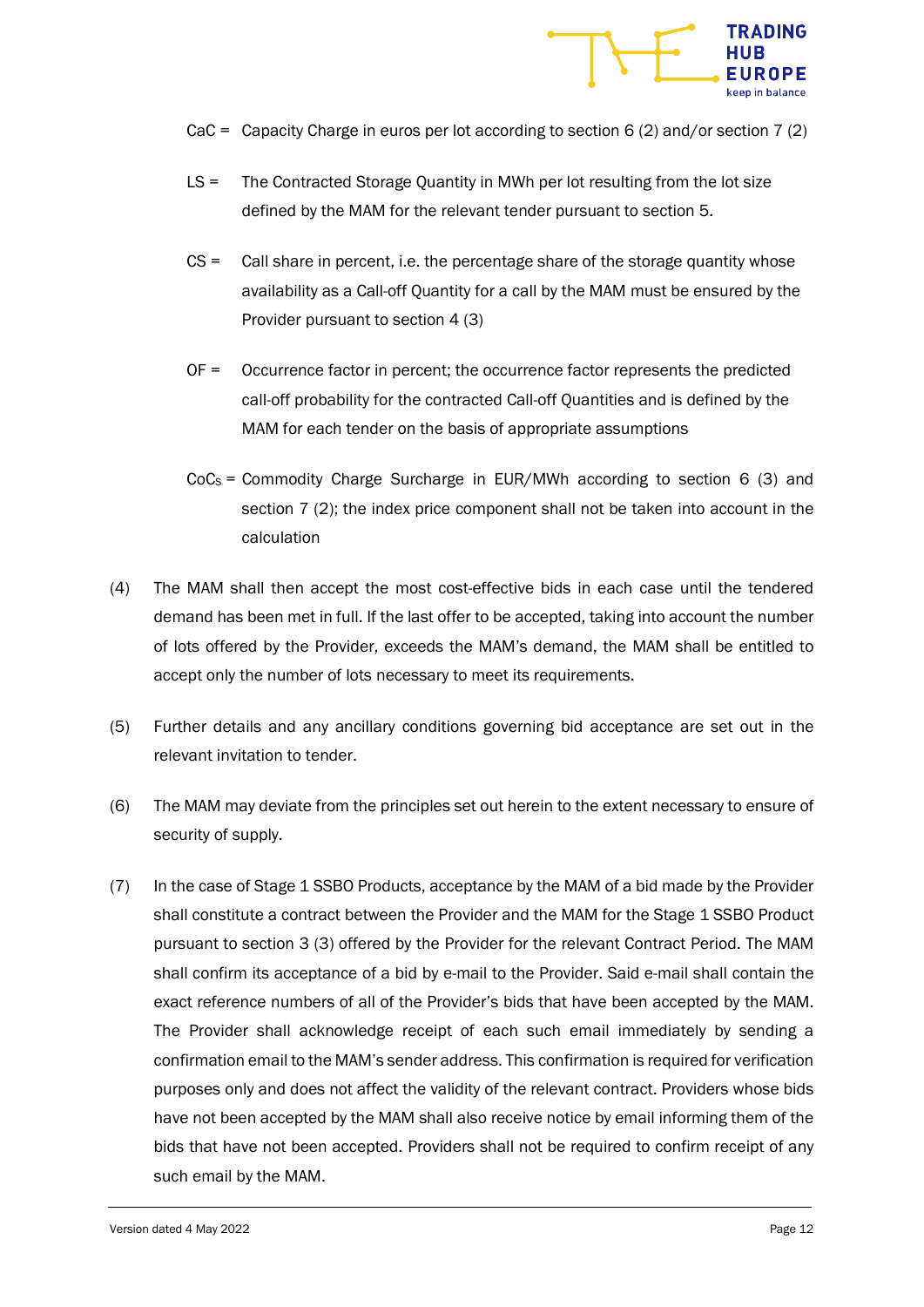

(8) The Provider shall not be entitled to demand acceptance of one bid or all of the bids by the MAM. In particular, the MAM shall be entitled not to accept offers for price reasons, even if this means that the demand put out to tender shall not be met.

#### 9 Call Orders

- (1) If, after the MAM has been heard as provided for in Section 35d of the EnWG, the BMWK decides (in agreement with the Federal Network Agency) that the MAM should call off quantities from the Providers, in particular because of the reasons provided for in Section 35d (1) paras. 1 - 3 of the EnWG, a corresponding instruction shall be issued to the MAM. The MAM shall then issue the necessary call orders in accordance with the decision referred to in sentence 1 of this paragraph. In these call orders, priority shall be given to SSBO Product lots which, in particular due to the location of the contracted storage facility, lend themselves particularly well to meeting the demand determined by the authorities. All SSBO Product lots determined to be suitable in this way shall then be ranked according to price, i.e. the ranking shall be from the lowest to the highest Commodity Charge. If the criteria referred to above do not require the location to be taken into account, theSSBO Product lots shall only be ranked according to the contracted Commodity Charge. Where Commodity Charges are the same, bids submitted earlier shall be considered before bids submitted later.
- (2) The MAM shall issue a call order for a Stage 1 SSBO Product at least three (3) hours before the start of the call hour (hereinafter referred to as "Lead Time") by sending a message in the MAM-specific REQEST data format ("MAM-REQEST") to the Provider. The Provider shall confirm receipt of the call order with a confirmation message in the corresponding MAMspecific REQRES data format ("MAM-REQRES"). This reconfirmation message is for control purposes only and does not affect the validity of the contract in respect of the relevant SSBO Product.
- (3) If a call order cannot be issued using MAM-REQEST for technical reasons, the Provider shall be informed by telephone and by e-mail or in another suitable manner in text form via the contact point specified as part of the prequalification process, in compliance with the aforementioned Lead Time. In this case, the Provider shall confirm receipt of the call order by telephone and e-mail or by other suitable means in text form. This reconfirmation is for control purposes and does not affect the validity of the call order for the relevant Stage 1 SSBO Product.
- (4) In the event of a call order pursuant to the aforementioned paragraphs, the MAM shall make a nomination at the VTP of the market area for the respective gas quality (H-gas or L-gas) for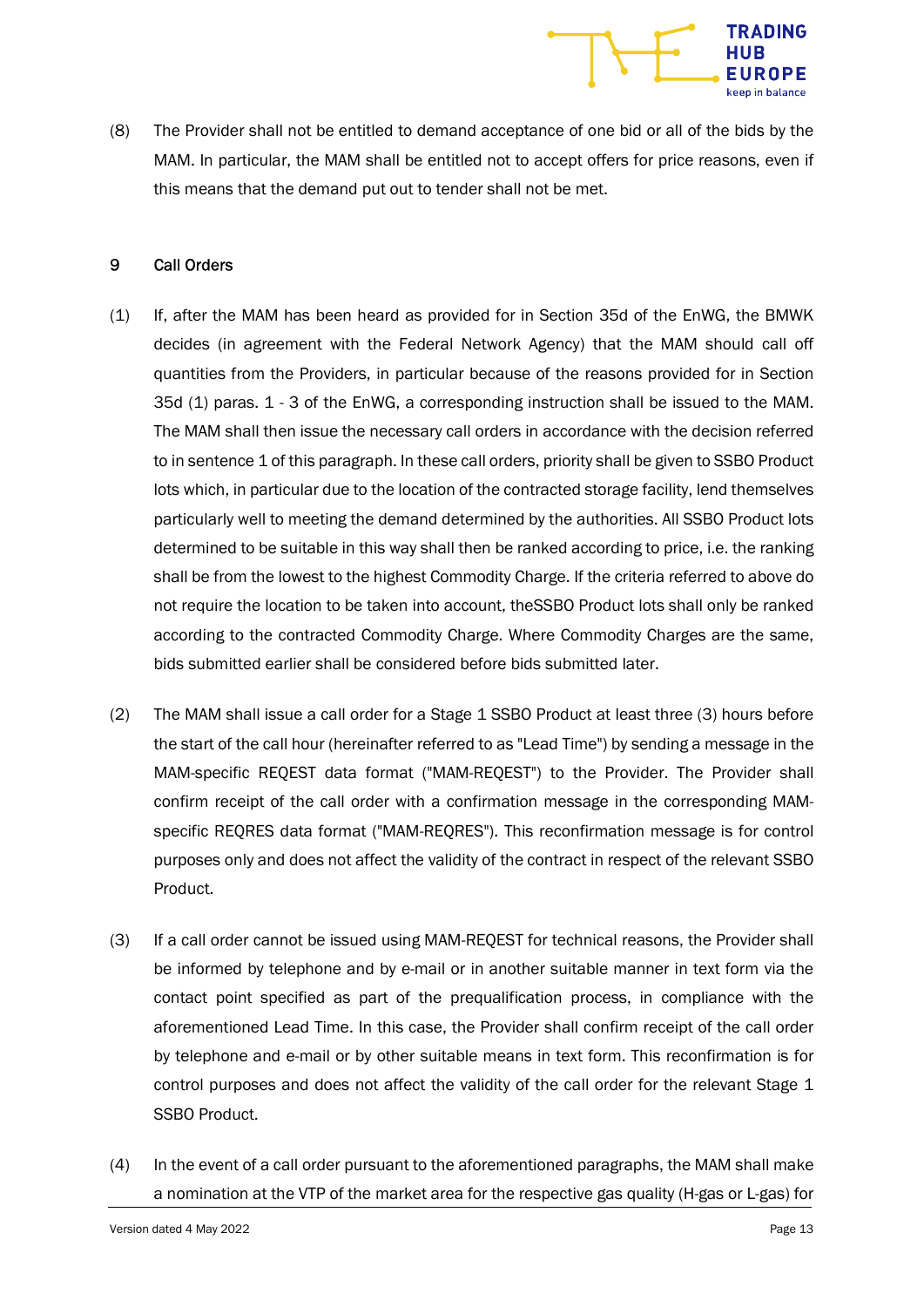

the MAM and the Provider (single-sided nomination). The nomination shall be made for exit gas flows at the VTP from the balancing group of the Provider specified by the Provider in accordance with section 7 (2) (VTP exit nomination). In this nomination the quantities of several of the Provider's offers called by the MAM for each gas quality shall be nominated together in the relevant balancing group.

- (5) A fee charged for the use of the VTP shall also be charged for the nomination of gas quantities as part of call orders made under these Stage 1 SSBO Terms and Conditions.
- (6) The transfer of title to the gas quantities provided by the Provider as well as the transfer of risk between the MAM and the Provider (hereinafter referred to individually as "Party" or collectively as "Parties") shall occur at the VTP in the gas quality (H-gas or L-gas) agreed in each case.
- (7) The Provider shall not be entitled to demand that the MAM issue a call order for any Call-off Quantities.

#### 10 Test Call Orders

- (1) The MAM shall have the right to occasionally issue call orders outside the regular call orders in accordance with section 9 for the purpose of testing the functioning of the system and the reliability of its call options (each such call order a "Test Call Order") without providing advance notice of this to the relevant Provider.
- (2) In particular, without limitation, Test Call Orders pursuant to section  $1(1)$  above may be issued to a Provider there is objective evidence indicating that the Provider may not duly comply with its obligations on receiving a call order.
- (3) In all other respects, Test Call Orders are regular call orders to which the other provisions of these Stage 1 SSBO Terms and Conditions apply without restriction. Section 12 shall apply subject to the proviso that any contract penalty shall be halved.

# 11 Provider's Duty to Prove Compliance with Contractual Obligations

(1) On request by the MAM, the Provider shall prove in a suitable manner that it has duly complied with its obligations under these Stage 1 SSBO Terms and Conditions or that it is able to do so (as the case may be), especially, without limitation, its obligation to store gas quantities in accordance with section 4 (2) and guarantee that the MAM can call off the Call-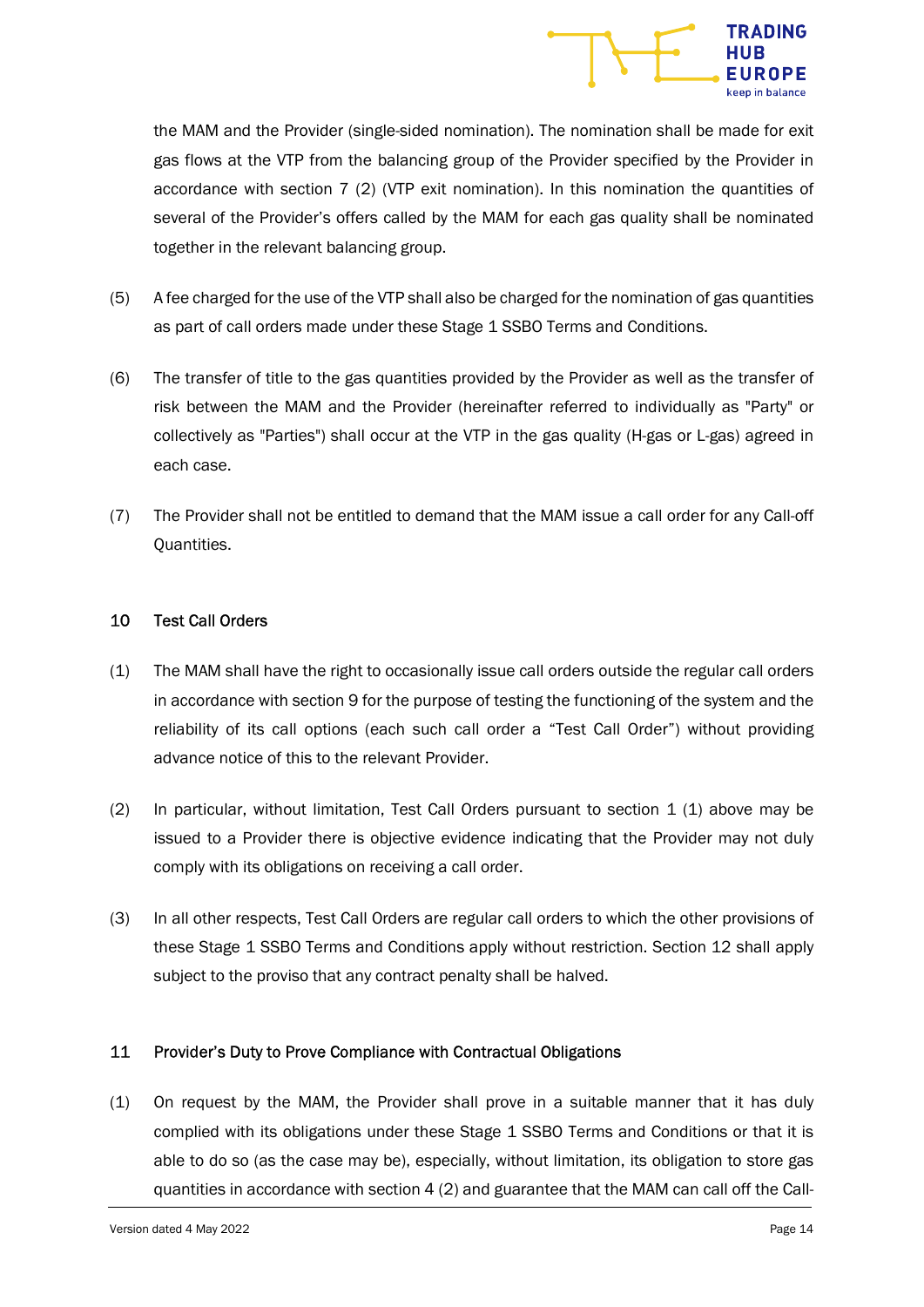

off Quantities at any time in accordance with section 4 (3). This may be done in particular in the form of a confirmation by the relevant storage operator.

(2) The Provider agrees to the MAM requesting relevant evidence and data from the competent storage system operator and the competent network operator, if required.

## 12 Penalty

- (1) Pursuant to section 35c(1) of the EnWG, contracts entered into and Call Orders for Stage 1 SSBO Products issued by the MAM shall serve to ensure security of supply. For this reason, the MAM shall levy contractual penalties in accordance with paragraphs (2) to (4) if the Provider has at least partially breached its obligations under these Stage 1 SSBO Terms and Conditions in at least one hour of the contract period. The foregoing shall not apply where the Provider submits evidence to the MAM that it cannot be held responsible for the breach in question.
- (2) If the Provider has breached its obligations pursuant to section 4 (2) by failing to store the required storage quantity on the due date either in whole or in part, the MAM shall levy a penalty. The amount of the penalty shall be determined in accordance with the following formula:

 $P = SO * 0.33 * SF$ <sub>Avmax</sub> \* 2

where

- $P =$  Penalty in EUR due for breach of obligation
- SQ = Shortfall quantity in percent, i.e. the share of the storage quantity not provided by the Provider in the storage facility on the respective cut-off date pursuant to section 4 (2)
- $S_{\text{F}}$ <sub>Avmax</sub> = The higher of the following fees: either the total Service Fee (i.e. the sum for all contracted lots for the respective gas storage facility) in EUR to be paid by the MAM to the Provider for the contract period pursuant to section  $6(1)$  or section 7 (2), or the average price for the Service Fees of the contracted lots of all Providers for the relevant storage zone which is assigned to the respective gas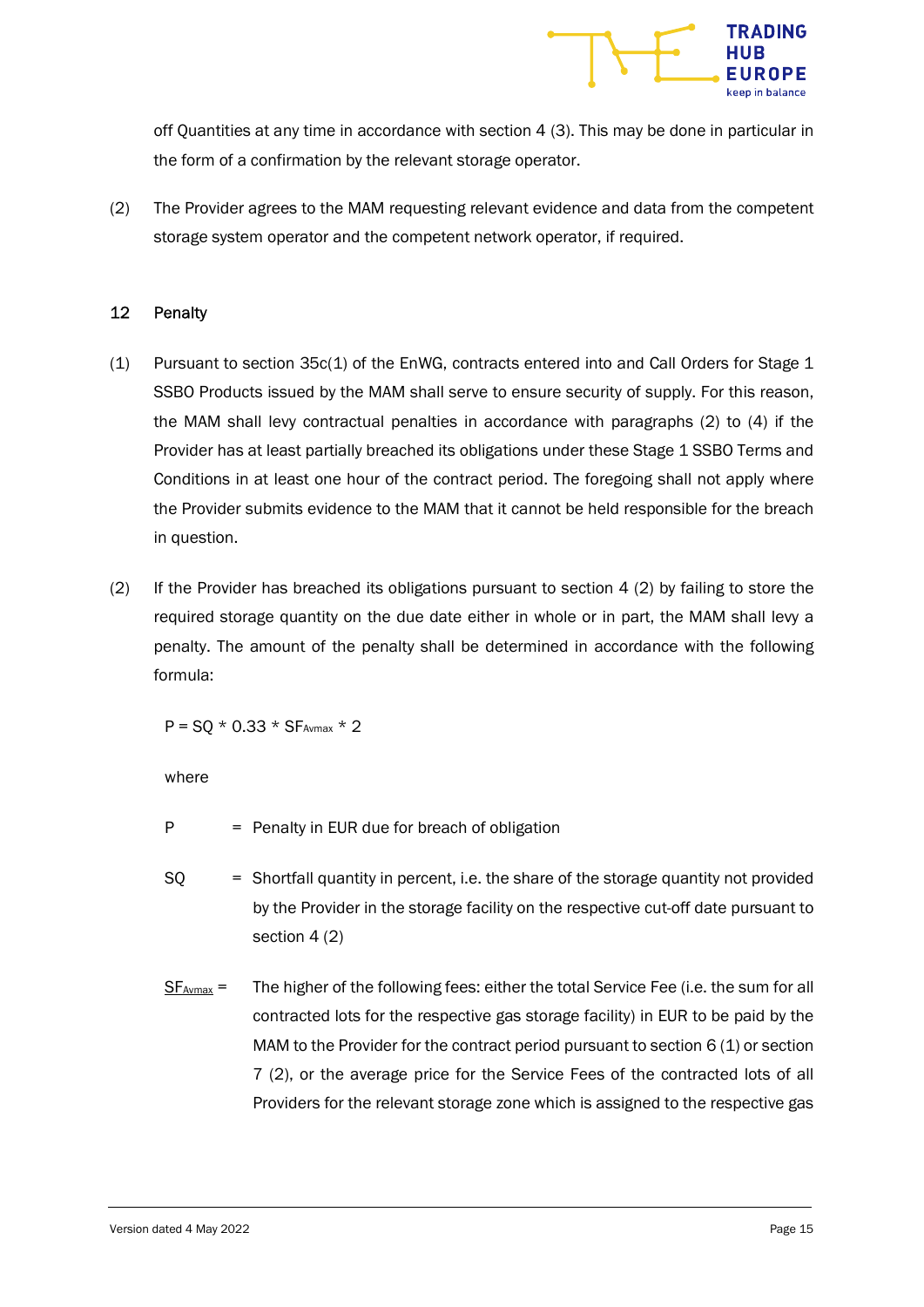

storage facility multiplied by the total number of contracted lots of this Provider at the relevant contracted storage facility.<sup>8</sup>

(3) If the Provider has breached its obligations pursuant to section 4 (3) by failing to make available, or by only making available in part, the requested and not yet called-off quantity at any time during the contract period, the MAM shall levy a penalty. Said penalty shall be due for each day on which Provider has breached any obligation for at least one hour, and it shall be calculated per day in accordance with the following formula:

 $P_d =$ CaC<sub>d</sub>  $*$  2

where

- $P<sub>d</sub>$  = Penalty in EUR due for day on which breach of obligation has occurred
- $CaC<sub>d</sub>$  = total Capacity Charge per day of the contract period (i.e. total for all contracted lots of the Bidder at the specific gas storage facility) in EUR pursuant to section 6 (2) or section 7 (2)
- (4) If, in the event of a Call Order, the Provider has at least in part breached its obligations, including but not limited to its obligations pursuant to section 4 (3), the amount of the penalty for each day on which it has at least partially breached its obligations pursuant to section 4 (3) shall be determined in accordance with the following formula:

 $P = SO<sub>C</sub> * COC<sub>Av</sub> * 2$ 

where

- $P =$  Penalty in EUR due for breach of obligation
- $SO<sub>c</sub>$  = Shortfall of the Call-off Quantity in MWh, i.e. the share of the Call-off Quantity not provided by the Provider in accordance with the contract
- $CoC_{Av}$  = Average of the payable Commodity Charge in EUR/MWh for the Provider's contracted lots in respect of the contracted storage facility pursuant to section 6 (3) and section 7 (2), respectively.
- (5) If the Provider simultaneously breaches several of its obligations as set out above by one related act or omission, the highest of the relevant penalties shall be applied in each case.

<sup>8</sup> The MAM will publish on its website the surcharges and prices.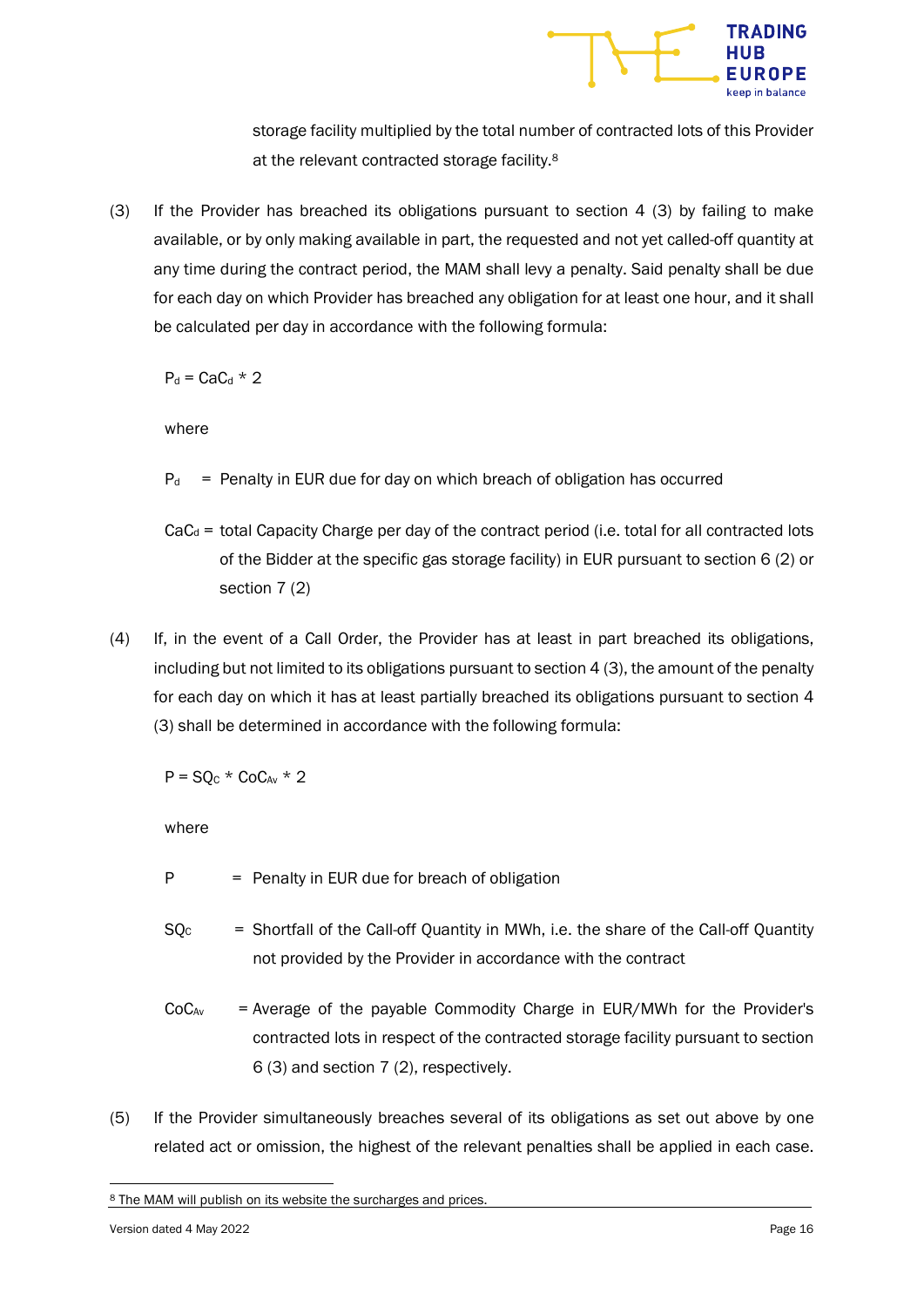

In the event of multiple breaches of contractual obligations during a contract period, the individual penalties shall, as a rule, be added up, and the MAM shall levy a maximum penalty of 200% of the price components under the contract with the Provider in each case for the entire contract period and for the call-off of the entire Call-off Quantity in accordance with section 6.

- (6) If the Provider has chosen a negative price for one of the relevant price components pursuant to section 6 and this results in an overall negative price in the case of the Commodity Charge pursuant to section 6 (3), the MAM shall use the average price per lot for the respective price component of the contracted lots of all Providers in the calculation of the contract penalties pursuant to paragraphs (2) and (3).
- (7) The foregoing shall be without prejudice to the MAM's right to assert further claims for damages, including but not limited to cases where the Provider's failure to provide storage quantities or Call-off Quantities has resulted in the MAM having to take further measures in accordance with Section 35c of the EnWG to ensure the storage level required by Section 35b (1) of the EnWG. Any penalty to be paid in accordance with this section 12 (7) shall be offset against any damages to be paid by the Provider.
- (8) Any penalties levied by the MAM under a contract for a Stage 1 SSBO Product shall be due and payable ten (10) business days after receipt of the invoice in each case. Any contract penalties levied by the MAM under a Stage 1 SSBO Product Contract shall be payable ten (10) business days after receipt of the invoice in each case. All payments shall be made by the agreed due dates using a fixed value date. Payments shall only be deemed to have been made in due time if the amount payable has been credited to the account of the receiving Party specified by the receiving Party by the stated due date.

# 13 Notice and Information Obligations

If the Provider is unable to perform any of its obligations arising under or in connection with any Stage 1 SSBO Product Contract, or is restricted in its ability to do so, it shall notify the MAM thereof without undue delay irrespective of the causes underlying such inability or restriction. The Provider shall first notify the MAM by telephone on the 24/7 hotline of the MAM's dispatching centre and subsequently by e-mail to the MAM's dispatching centre. Such notification shall not release the Provider from its contractual obligations.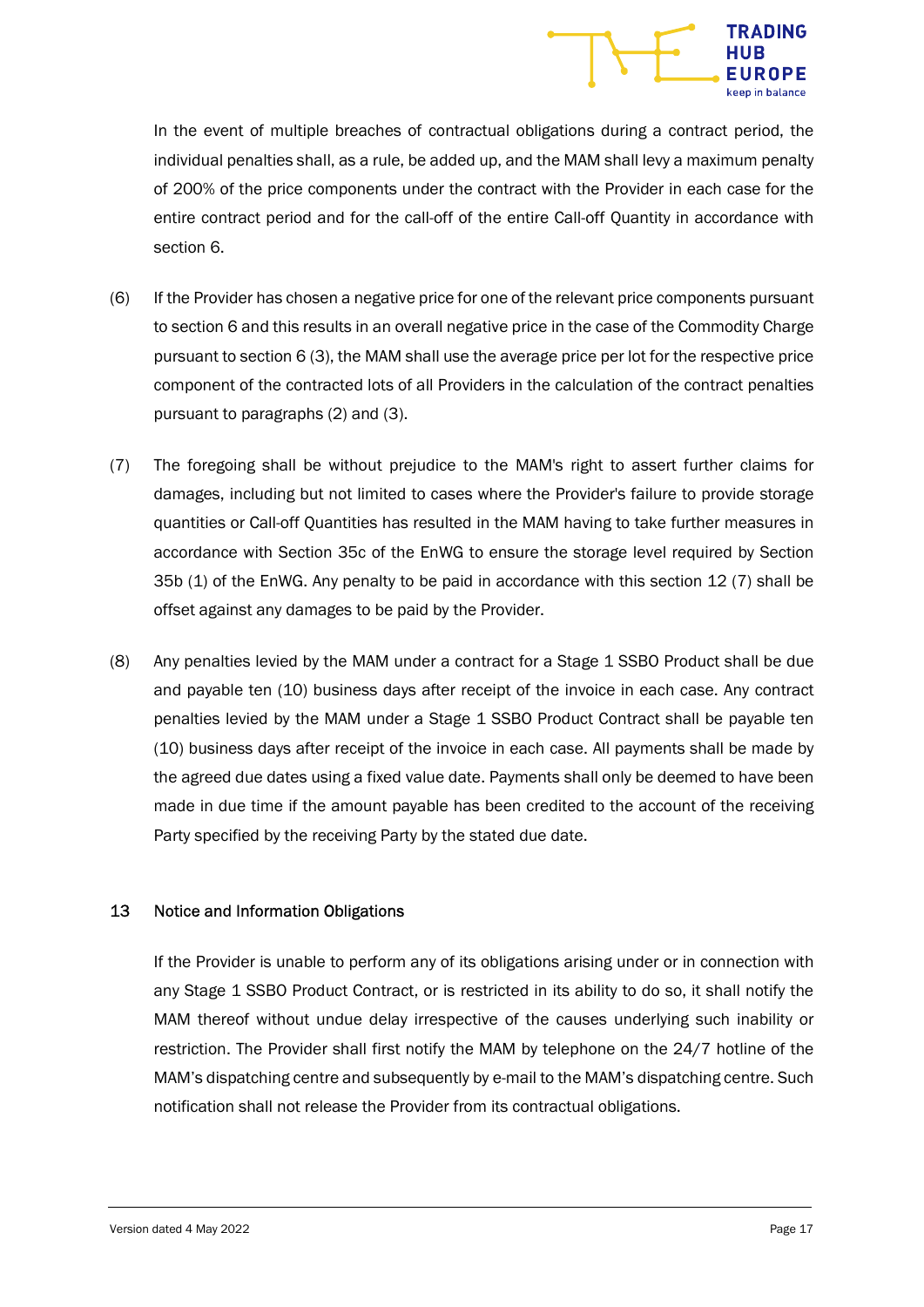

#### 14 Invoicing

- (1) The amount of the agreed Service Fee pursuant to section  $6(1)$  and (2) shall be determined in accordance with the relevant contract for the Stage 1 SSBO Product. The total amount to be paid by the MAM to the Provider shall in each case be determined by multiplying the Service Fee per lot and the number of lots offered by the Provider pursuant to section 7 (2) and accepted by the MAM according to section 8 (4) or (7). The Service Fee pursuant to section 6 (1) shall be invoiced at the end of the gas months in which one of the key dates pursuant to section 4 (2) falls, i.e. in three parts at the end of the gas months of October, November and January. The MAM shall, no later than the 20th calendar day after the end of the gas month to be billed for a Stage 1 SSBO Product pursuant to this section 14 (1) under which payment of a Service Fee has been agreed, prepare a separate invoice for the Service Fee to be paid and send it to the Provider by e-mail. The fee payable in accordance with sentence 1 above shall be due within 30 calendar days after the end of the gas month of the contract period to be invoiced.
- (2) The amount of the agreed Capacity Charge pursuant to section 6 (2) shall be determined in accordance with the relevant contract for the Stage 1 SSBO Product. The total amount to be paid by the MAM to the Provider shall in each case be determined by multiplying the Service Fee per lot and the number of lots offered by the Provider pursuant to section 7 (2) and accepted by the MAM pursuant to section 8 (4) or (7). The Capacity Charge price pursuant to section 6 (2) shall be invoiced and paid monthly, i.e. in four (4) parts. The MAM shall, no later than the 20th calendar day after the end of the gas month to be billed for a Stage 1 SSBO Product pursuant to this section 14 (2) under which payment of a Capacity Charge has been agreed, prepare a separate invoice for the Capacity Charge to be paid and send it to the Provider by email. The Capacity Charge payable pursuant to sentence 1 shall be due within 30 calendar days after the end of the gas month of the contract period to be invoiced.
- (3) For the withdrawal of gas quantities under a Stage 1 SSBO Product Contract, the fee agreed in each case (hereinafter referred to as "Call Fee") shall be paid. The Call Fee for call orders issued in respect of Stage 1 SSBO Products shall be calculated by multiplying the called-off gas quantity in MWh by the agreed Commodity Charge in EUR per MWh in accordance with section 6(3).
- (4) If on any gas day gas was withdrawn under more than one Stage 1 SSBO Product Contract between the MAM and a Provider, the MAM may aggregate all Call Fees pursuant to section 14 (3) above and show them as a single item.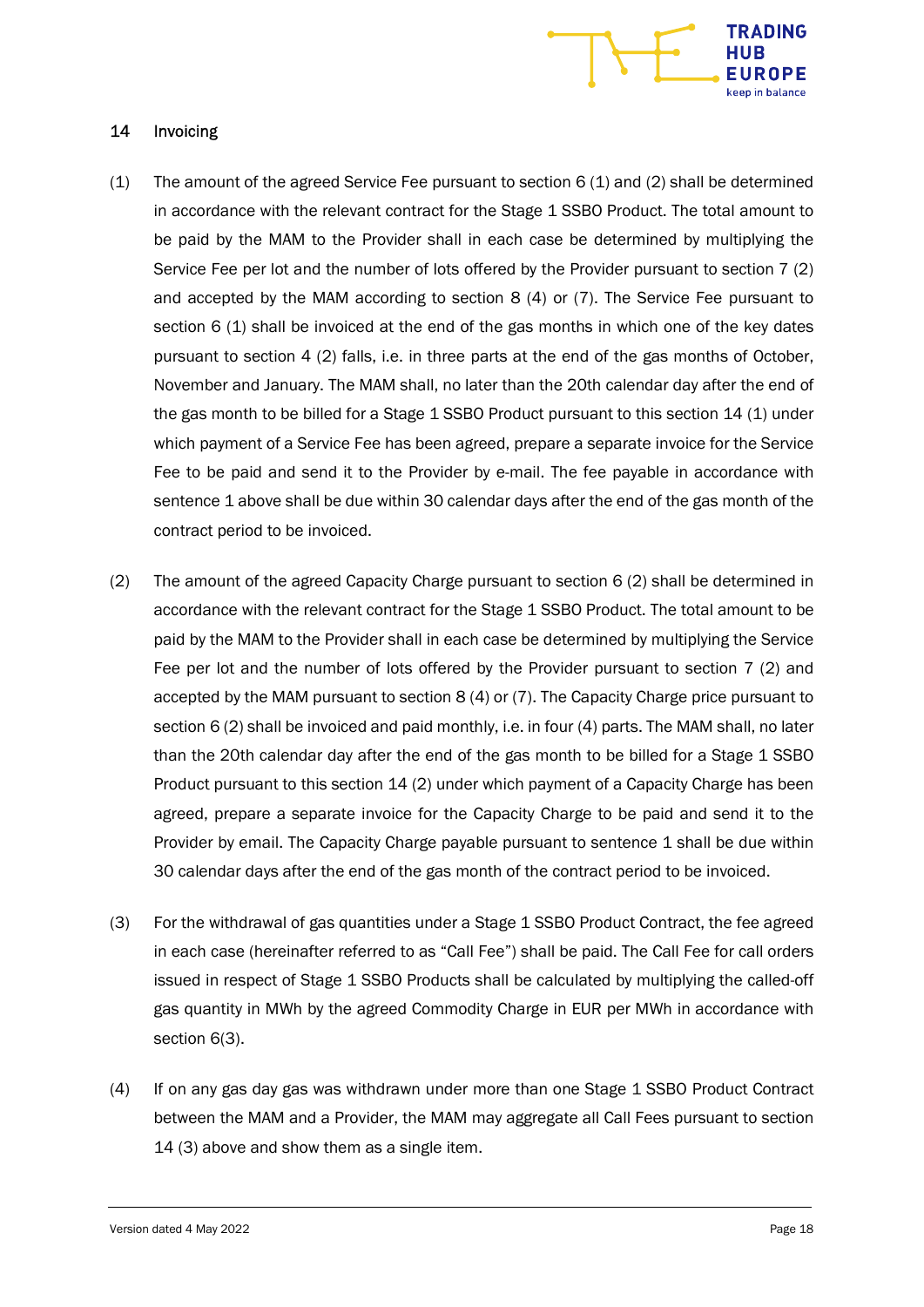

- (5) The invoice for Call Fees payable under a contract between the MAM and the Provider (hereinafter referred to individually as "Party" or collectively as "Parties") shall be made out by the MAM for all gas days of the relevant gas month within 30 calendar days after the end of the gas month to be invoiced and shall be submitted to the Provider by email. All payments to be made by the MAM shall be effected within 45 calendar days after the end of the gas month to be invoiced.
- (6) If the MAM finds that the Provider has not fulfilled all or part of its obligations under the relevant Stage 1 SSBO Product Contract by not providing or failing to secure storage or Calloff Quantities, the MAM shall pay the Service Fee or the Capacity Charge provided for in paragraph (1) and (2) hereinabove or, in the case of the gas withdrawal, the Call Fee pursuant to paragraph (3) hereinabove only to the extent that the Provider has actually delivered on its obligations toward the MAM to store or provide gas quantities or pursuant to section 4. For this purpose, the MAM shall reduce the Service Fee, the Capacity Charge or the Call Fee proportionately and invoice the reduced amount. The provisions on the contract penalty shall remain unaffected by any reduction of the payment under this clause.
- (7) Any and all applicable taxes and/or other public charges shall be added to each invoice by the MAM, with all applicable taxes and/or other public charges to be determined and shown separately.

# 15 Confidentiality

- (1) The parties shall treat as confidential all provisions set out in each Stage 1 SSBO Product Contract as well as all information and data in whatsoever form they obtain in connection with the performance of such Stage 1 SSBO Product Contract (hereinafter referred to as "Confidential Information"), and must not disclose such Confidential Information or make it available to any third party without the prior written consent of the Party affected. Each Party hereby undertakes to use any Confidential Information solely for the purpose of performing the aforementioned contracts.
- (2) Each Party shall be entitled to disclose any Confidential Information it has obtained from the other Party without the written consent of the other Party:
	- (a) to an affiliated entity within the meaning of section 15 of the German Joint Stock Corporation Act (Aktiengesetz), provided that such entity is subject to an equivalent confidentiality requirement,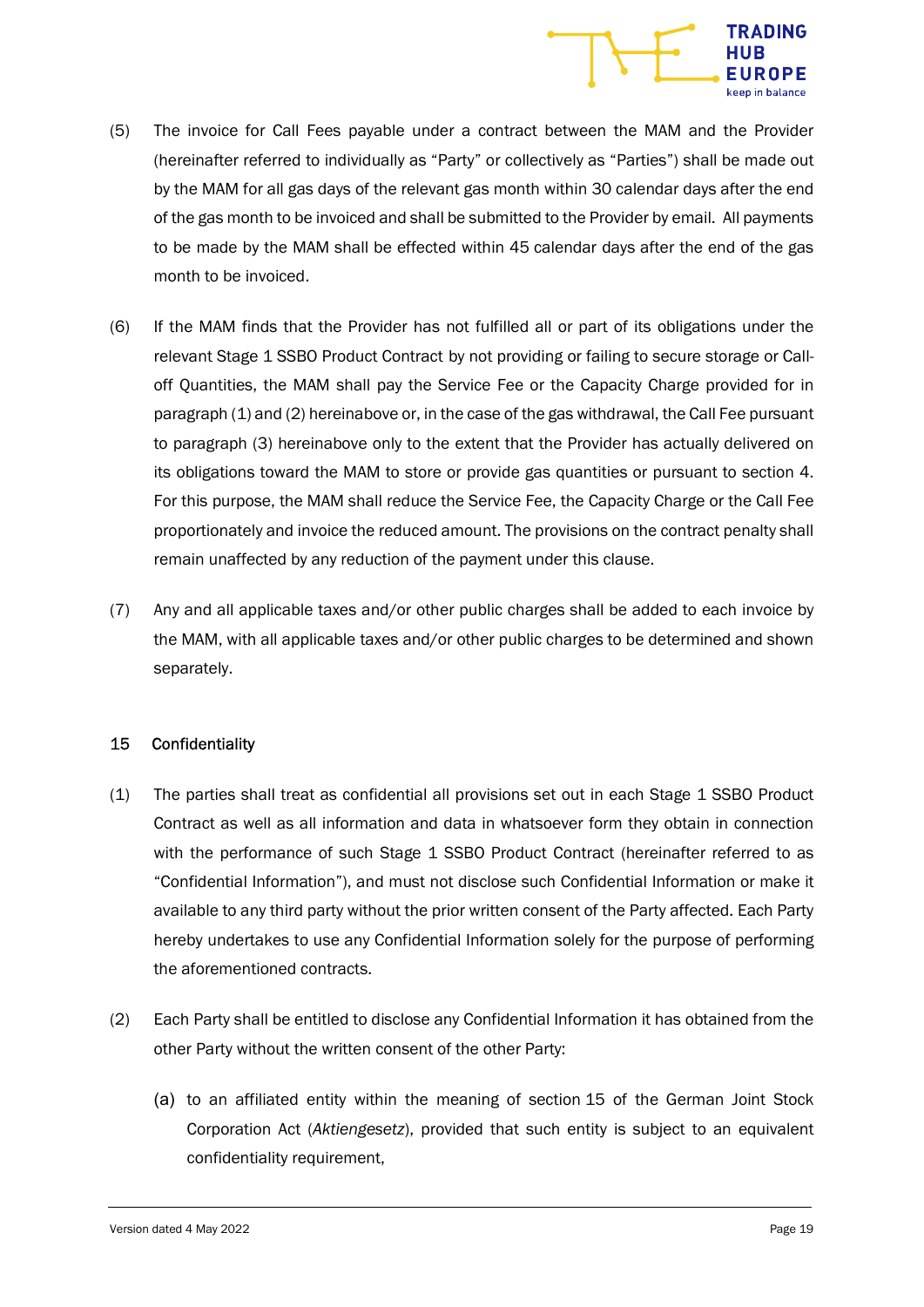

- (b) to its employees, boards, representatives, consultants, shareholders, banks and insurers where and to the extent that disclosure is required to ensure the proper performance of the relevant contractual obligations, and provided that such persons or entities have undertaken to keep such Confidential Information confidential or are subject to a statutory professional confidentiality requirement in respect of such Confidential Information; and/or
- (c) to the extent that such Confidential Information
	- (aa) was legitimately known to the receiving Party prior to receiving such Confidential Information from the other Party,
	- (bb) was already in the public domain or becomes publicly available other than through an act or omission of the receiving Party; and/or
	- (cc) must be disclosed by the disclosing Party under any statutory provision or a court or official order or a request received from a regulatory authority.
	- (dd) is exchanged by a Party with the competent authorities for the purpose of these contractual provisions and the fulfilment of the MAM's tasks pursuant to section 35c of the EnWG.
- (3) The confidentiality requirement set out herein shall expire two (2) years after the term of the relevant Stage 1 SSBO Product Contract ends.

# 16 Data Protection

- (1) As part of its commitment to quality, the MAM undertakes to handle all personal data of the Parties in a responsible manner and ensure compliance with the Federal Data Protection Act (Bundesdatenschutzgesetz) and the General Data Protection Regulation (GDPR), as amended from time to time. The MAM shall collect, process and use the personal data provided by the users under these Stage 1 SSBO Terms & Conditions only to the extent required the purposes of these Stage 1 SSBO Terms & Conditions and permitted by law (Section 6 et seq. GDPR). The MAM shall only process or use the data provided by contracting parties for other purposes where the user has given its express consent or if the MAM is legally obliged to do so. Further information on data protection is contained in the MAM's data protection declaration (provided on its website).
- (2) The parties undertake to observe the relevant provisions of the applicable data protection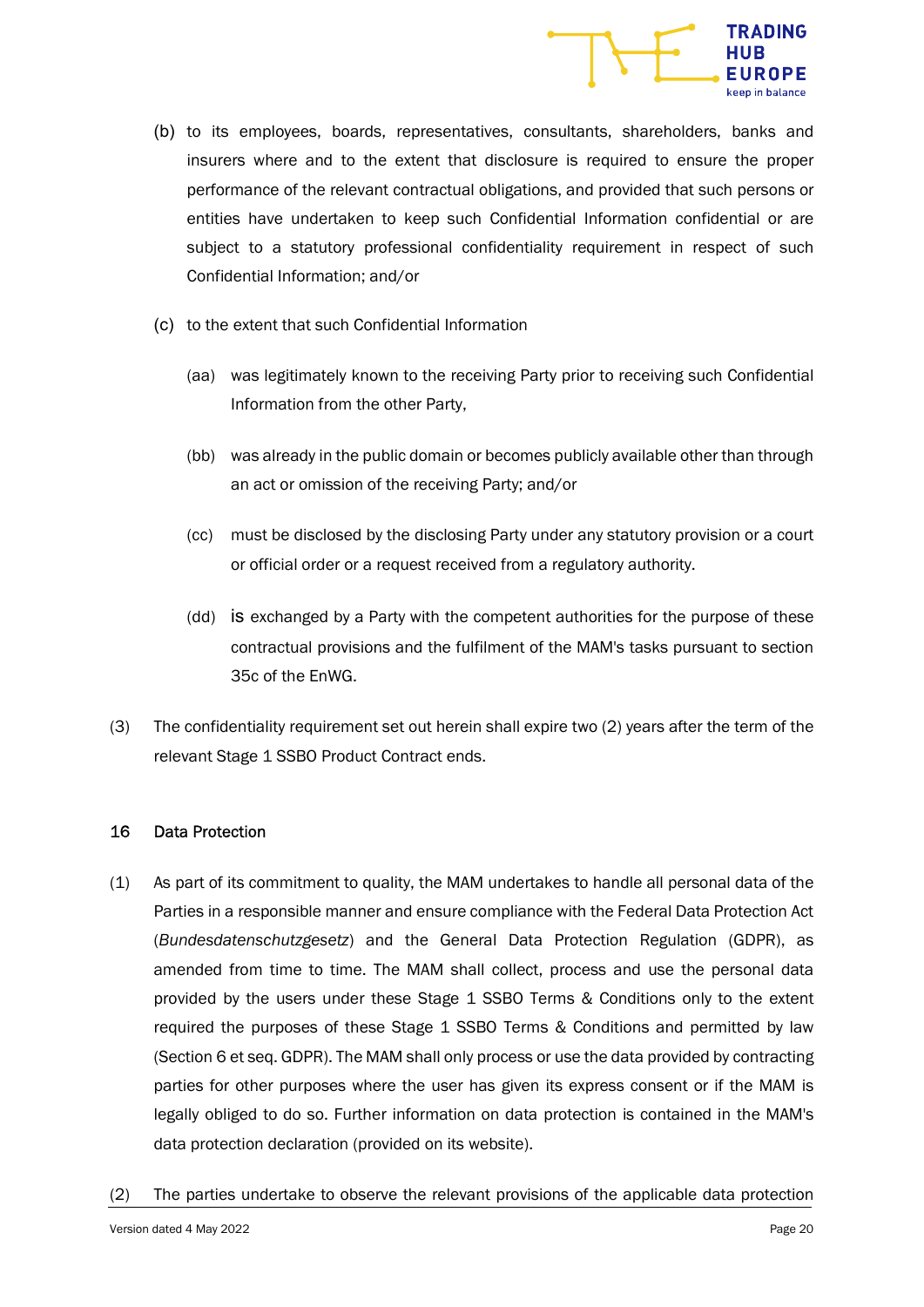

laws and to protect the data collected and stored as part of the performance of the contract against access by unauthorised third parties.

#### 17 Force Majeure

- (1) Either Party shall be released from its contractual obligations where and to the extent that it is prevented from performing such obligations due to an event of force majeure ("Event of Force Majeure") as defined in paragraph (2) below. To the extent and for such time as that Party is prevented from performing its obligations due to an Event of Force Majeure, the other Party shall be released from its corresponding obligations.
- (2) For the purposes of this contract, an Event of Force Majeure means any unforeseeable external circumstance which the Party affected could not have been expected to prevent or could not have prevented in good time even by applying reasonable care and taking such measures as would have been technically feasible and commercially reasonable. Such events include, without limitation, natural disasters, terrorist attacks, power failures, telecommunications failures, strikes, lawful lockouts, legal requirements and government, court or official orders (regardless of their legality).
- (3) The Party affected in each case shall notify the other Party without undue delay, stating the reasons for the occurrence of the Event of Force Majeure and its expected duration. In any such case, the Party affected shall make an effort to take all technically feasible and commercially reasonable steps to resume the performance of its obligations as soon as possible.
- (4) Where a Party makes use of services by a third party to perform its contractual obligations, an event that would constitute an Event of Force Majeure for that third party as defined in paragraph (2) above shall also constitute an Event of Force Majeure for that Party.
- (5) Where possible, the MAM and the Provider shall cooperate to remedy any errors or disturbances.
- (6) If and to the extent that a general gas shortage situation, a situation pursuant to Section 35d (1) to (3) of the EnWG or a situation comparable thereto also occurs as a result of events referred to in section 2 (2), this shall not constitute force majeure, and the Parties may not invoke this force majeure clause. The contract shall serve to deal with precisely these situations.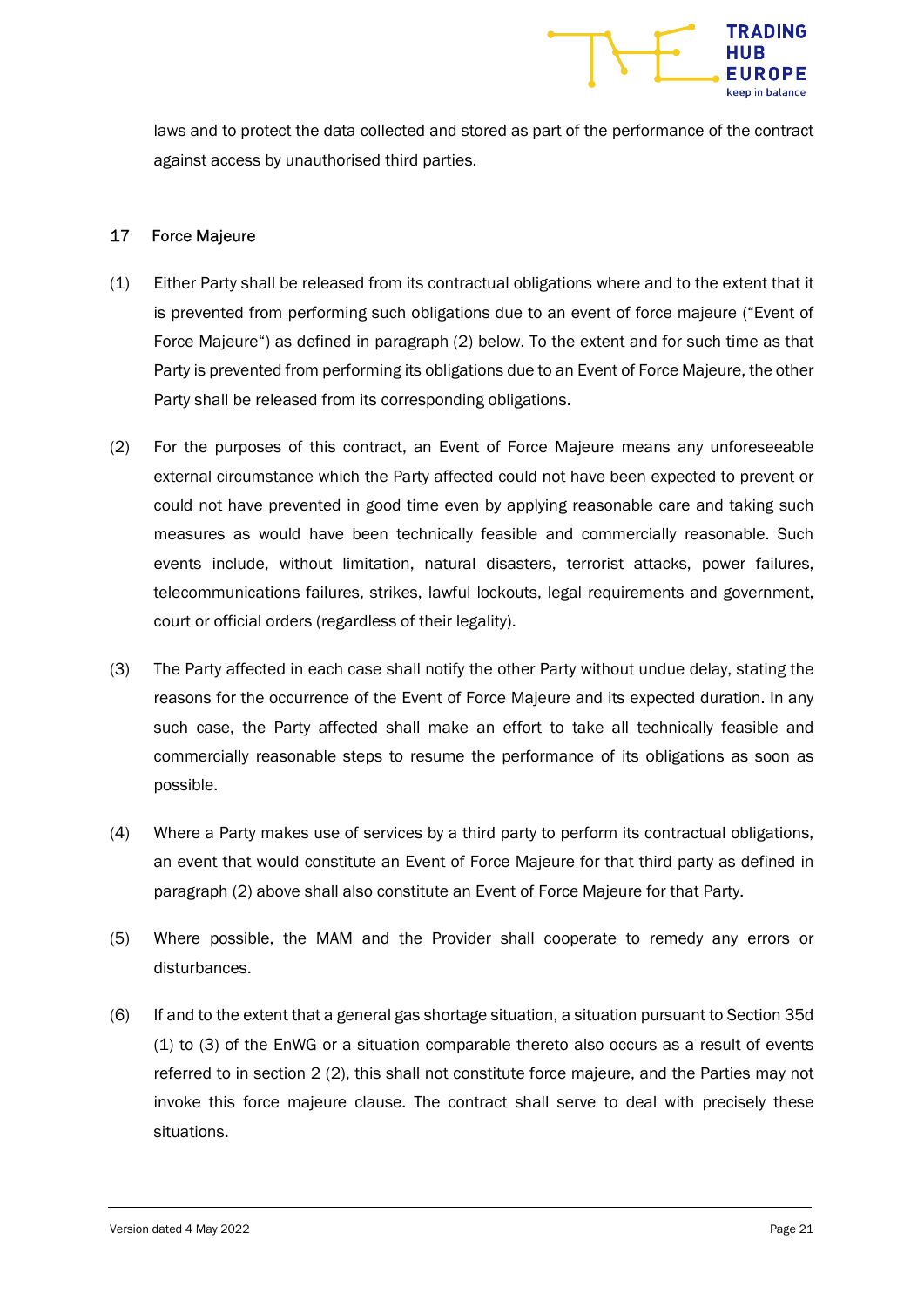

## 18 Liability

- (1) The MAM shall only be liable hereunder if it fails comply with a material contractual obligation the breach of which either places at risk the achievement of the contract's purpose and/or the fulfilment of which is a prerequisite for the proper performance of the contract, and on whose fulfilment the Bidder regularly relies and may rely (hereinafter referred to as "Cardinal Obligation"). Moreover, liability hereunder shall be limited to
	- (a) damage caused by intent or gross negligence,
	- (b) personal injury (injury to life, body, health) and
	- (c) as well as the assumption of guarantees.
- (2) The MAM shall not be liable if the circumstances giving rise to a claim against the MAM
	- (a) are based on an unusual and unforeseeable event over which the MAM has no control and the consequences of which could not have been avoided despite the exercise of due care, or
	- (b) were brought about by the MAM complying with a legal obligation.
- (3) The MAM shall not be liable for any failures of or disruptions in the technical infrastructure outside the MAM's sphere of responsibility (Force Majeure).
- (4) The foregoing shall be without prejudice to the MAM's liability under mandatory statutory provisions (including without limitation the Product Liability Act).

# 19 Termination

- (1) A Stage 1 SSBO Product Contract may be terminated for good cause only, in which case it shall be terminated with immediate effect. Without prejudice to section 314 of the German Civil Code (BGB) and without limitation, good cause shall in particular be given where
	- (a) either Party has repeatedly breached any material contractual obligation hereunder or under any Stage 1 SSBO Product Contract, i.e. any contractual obligation, the breach of which places at risk the achievement of the contract's purpose, despite having been issued with a warning notice,
	- (b) the Provider does not or no longer meet the requirements and prerequisites set out in the SSBO Prequalification Rules,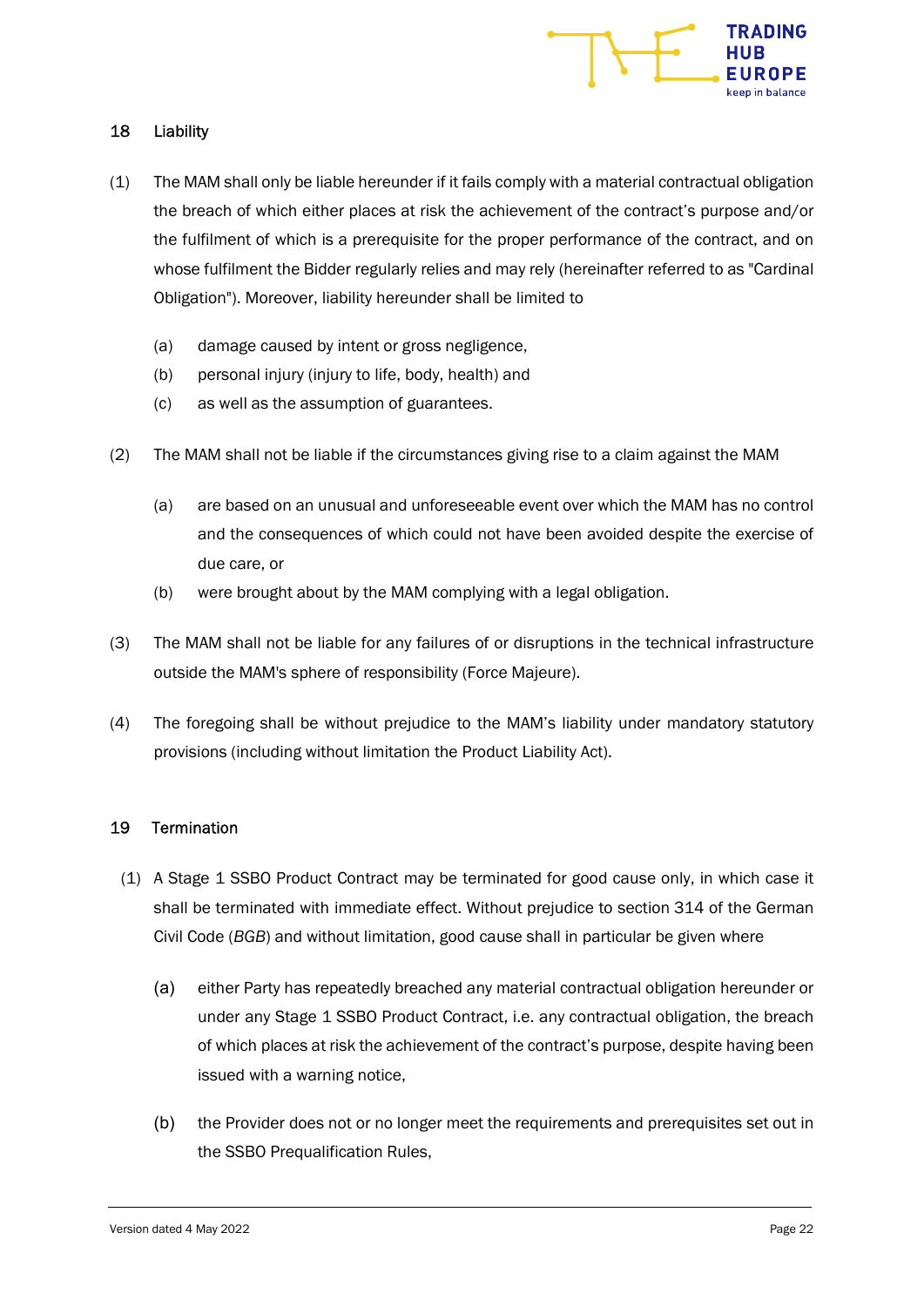

- (c) insolvency proceedings have been initiated against the Provider's assets and the responsible administrator fails to declare a continuation of business activities as defined in section 103 of the German Insolvency Code (Insolvenzordnung, InsO), despite having been called on to do so,
- (d) an application has been made to have insolvency proceedings initiated against the Provider's assets and initiation has been refused for a lack of assets.
- (2) Notice of termination must be given in writing and signed by the terminating Party. The foregoing shall be without prejudice to termination in accordance with section 9 of the SSBO Pre-Qualification Rules.

#### 20 Amendment of these Stage 1 SSBO Terms & Conditions

- (1) The MAM reserves the right to amend these Stage 1 SSBO Terms & Conditions at any time on the basis of appropriate, non-discriminatory and transparent considerations, and in particular in cases of an amendment of regulatory or legislative requirements and to update or adapt the product requirements or the contractual modalities. The Provider shall be notified by way of a Stage 1 SSBO Product Contract of any amendments to these Stage 1 SSBO Terms & Conditions during the contract period in text form (hereinafter "Amendment Notice") which shall enter into force six (6) weeks after receipt of the Amendment Notice by the Provider, unless a later date is expressly specified.
- (2) The Provider may terminate any Stage 1 SSBO Product Contract affected by the amendment to these Stage 1 SSBO Terms & Conditions by way of a special right of termination to be exercised in writing within a period of six (6) weeks after receipt of the Amendment Notice with effect from the date on which the amendment to these Stage 1 SSBO Terms & Conditions takes effect. If the Provider does not exercise said special right of termination, the Provider shall be deemed to have given its consent to the amendment to these Stage 1 SSBO Terms & Conditions. In the Amendment Notice, the MAM shall advise the Provider of the special right of termination and point out that the amendment to these Stage 1 SSBO Terms & Conditions shall take effect if the Provider does not exercise its special right of termination within the period provided.

#### 21 Assignment

(1) Neither Party shall transfer any rights and/or obligations hereunder, whether in whole or in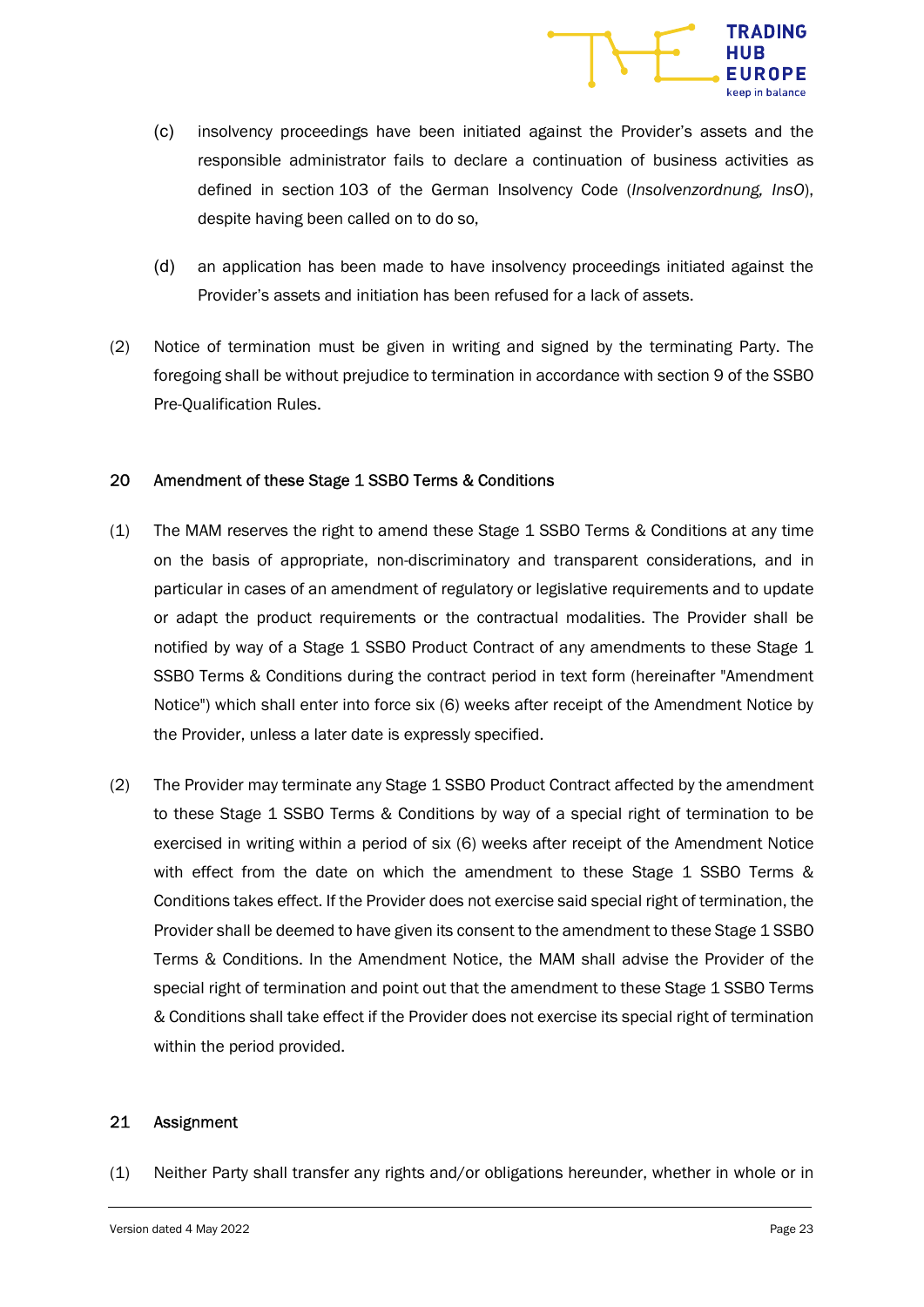

part, to any third party unless the other Party hereto has given its prior consent to such transfer. Consent may only be withheld for good cause.

- (2) Any transfer to an affiliated entity as defined in section 15 of the German Joint Stock Corporation Act (AktG) shall not require prior consent but shall be notified to the other Party in writing.
- (3) No right or obligation under any Stage 1 SSBO Product Contract may be transferred to any entity that has not successfully completed the prequalification process as required under the Prequalification Rules.

#### 22 Severability

- (1) If any provision set out in these Stage 1 SSBO Terms & Conditions or in any Stage 1 SSBO Product Contract is, becomes or is held to be invalid, unenforceable or incomplete, it shall not serve to invalidate or affect the completeness of the remaining provisions set out in the relevant Stage 1 SSBO Product Contract, which shall remain in full force and effect as if such provision had not originally been contained therein and shall be deemed to be otherwise complete.
- (2) The MAM and the Provider hereby undertake to replace any such invalid, unenforceable or incomplete provision by a valid, enforceable and complete provision having as far as reasonably possible the commercial and legal effect intended under the relevant Stage 1 SSBO Product Contract affected and reflecting as closely as reasonably possible the intentions of the MAM and the Provider.

#### 23 Requirement for Written Form and Authoritative Version

- (1) The MAM and the Provider have not entered into any oral agreements. Except where any further restrictions as to form are imposed by statute and except as otherwise provided herein, any and all amendments or additions to, as well as the termination or revocation of, a Stage 1 SSBO Product Contract shall be invalid unless made in writing and signed by the MAM and the Provider. The foregoing shall also apply to the written form requirement.
- (2) Only the German language version of these Stage 1 SSBO Terms & Conditions shall be legally binding.